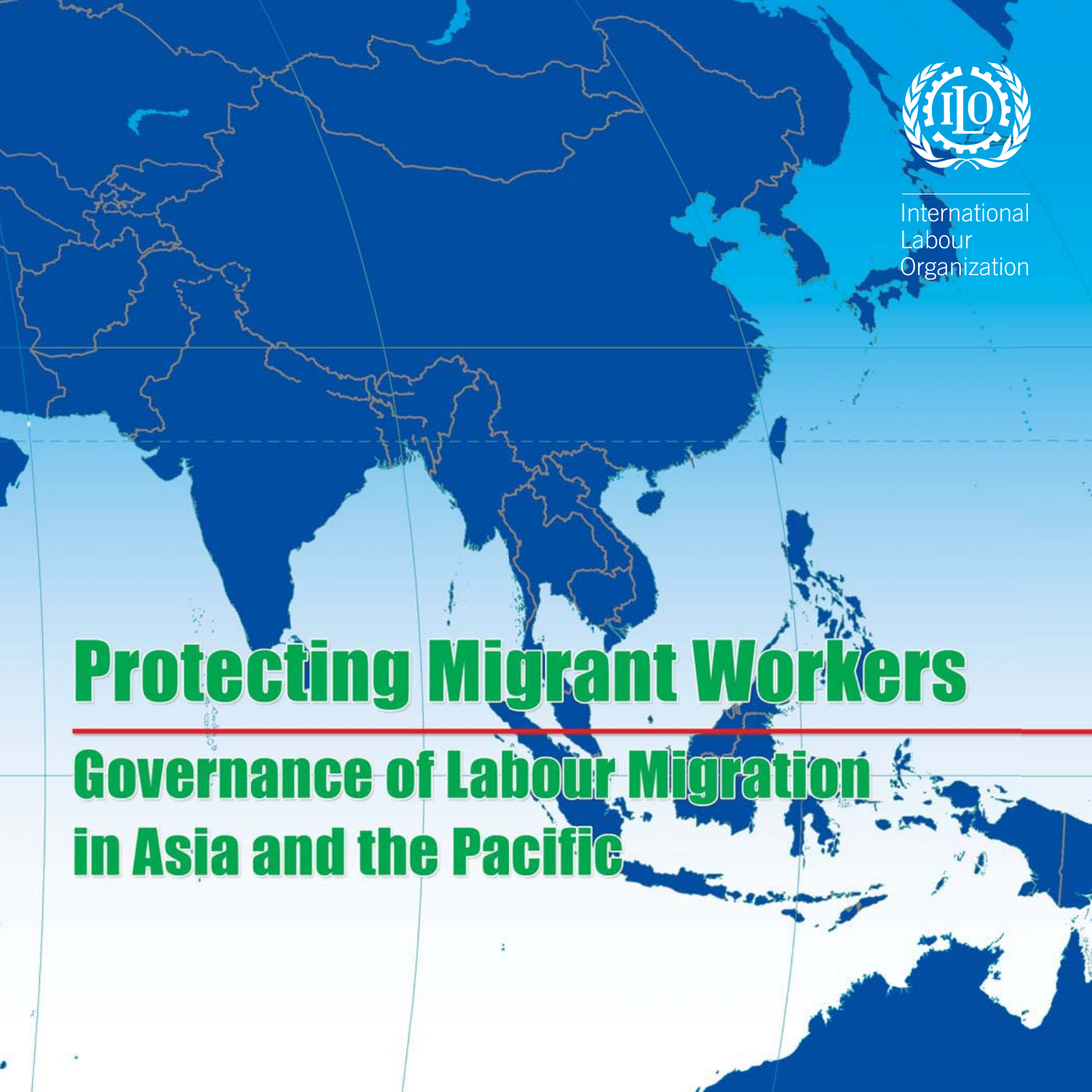Copyright © International Labour Organization 2008 First published 2008

Publications of the International Labour Office enjoy copyright under Protocol 2 of the Universal Copyright Convention. Nevertheless, short excerpts from them may be reproduced without authorization, on condition that the source is indicated. For rights of reproduction or translation, application should be made to ILO Publications (Rights and Permissions), International Labour Office, CH-1211 Geneva 22, Switzerland, or by email: pubdroit@ilo.org. The International Labour Office welcomes such applications.

Libraries, institutions and other users registered with reproduction rights organizations may make copies in accordance with the licences issued to them for this purpose. Visit www.ifrro.org to find the reproduction rights organization in your country.

#### **Title: Asia Decent Work Decade Resource Kit. Protecting migrant workers. Governance of labour migration in Asia and the Pacific**

#### **Author: Peter Stalker**

ISBN: 978-92-2-121191-4 (print) ISBN: 978-92-2-121192-1 (web pdf)

*ILO Cataloguing in Publication Data*

The designations employed in ILO publications, which are in conformity with United Nations practice, and the presentation of material therein do not imply the expression of any opinion whatsoever on the part of the International Labour Office concerning the legal status of any country, area or territory or of its authorities, or concerning the delimitation of its frontiers.

The responsibility for opinions expressed in signed articles, studies and other contributions rests solely with their authors, and publication does not constitute an endorsement by the International Labour Office of the opinions expressed in them.

Reference to names of firms and commercial products and processes does not imply their endorsement by the International Labour Office, and any failure to mention a particular firm, commercial product or process is not a sign of disapproval.

ILO publications and electronic products can be obtained through major booksellers or ILO local offices in many countries, or direct from ILO Publications, International Labour Office, CH-1211 Geneva 22, Switzerland. Catalogues or lists of new publications are available free of charge from the above address, or by email: pubvente@ilo.org

Visit our website: www.ilo.org/publns

Printed in Thailand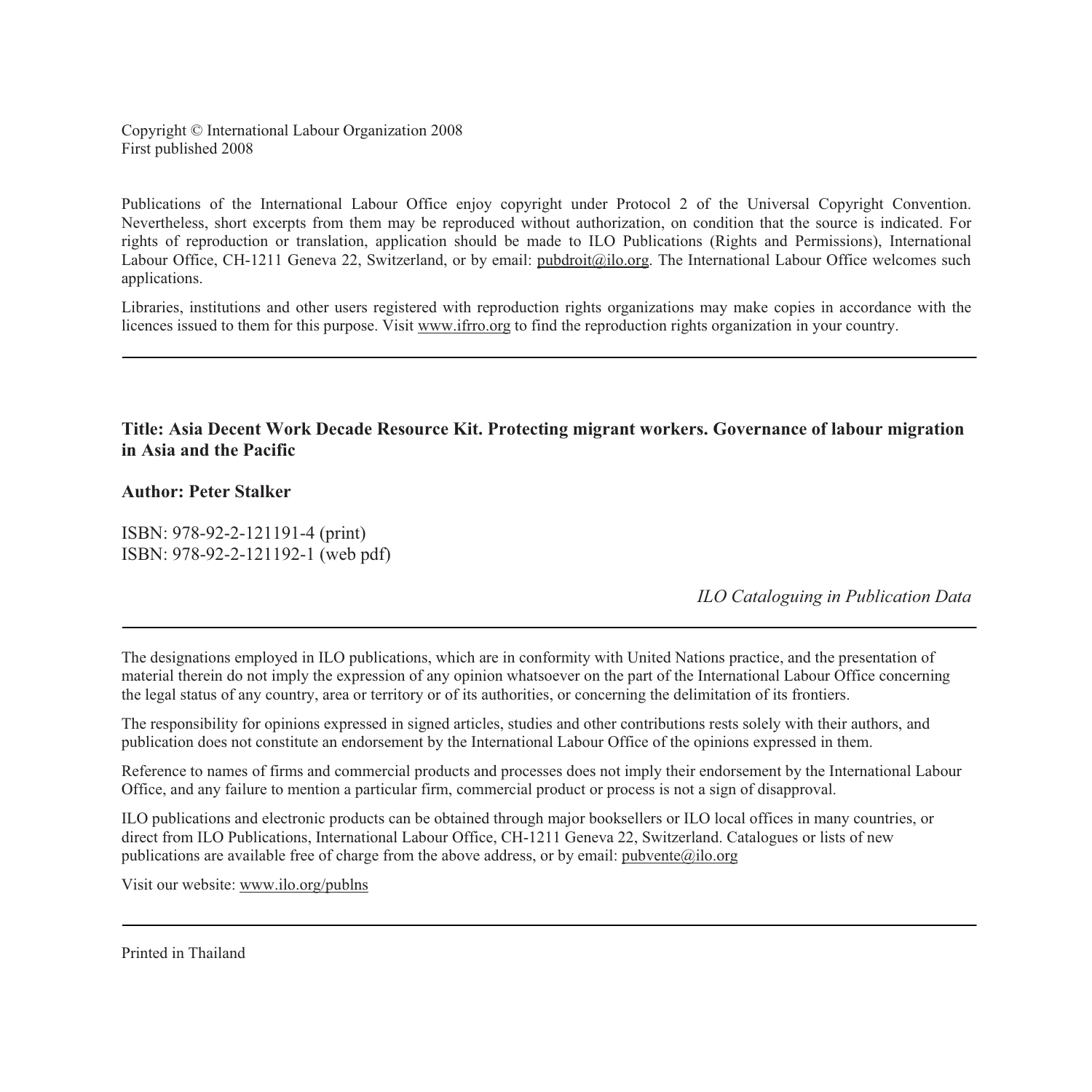## **Foreword**

Since the 1980s, the number of Asians migrating for employment has tripled to more than three million annually. This large flow of workers has enormous consequences for the migrants and their countries of origin and destination. Migrants achieve dramatic boosts in their incomes, and their home countries benefit from remittances, which amount to billions of dollars for the region as a whole, and in many countries dwarf official development assistance and foreign direct investment. At the same time, destination countries' economies are boosted by the arrival of hardworking and flexible labour forces.

However, migration also has costs. Migrant workers can be exposed to exploitation and discrimination – especially the increasing numbers of women migrants who are vulnerable to labour trafficking. For source countries, the income from remittances has to be offset against the departure of many of their most energetic and skilled workers who could be contributing to national development.

How can the Asia-Pacific region maximize the benefits of labour migration and minimize the costs? The International Labour Organization (ILO), the only international body with a specific mandate for international labour migration, can assist countries in their efforts to create more orderly and equitable migration systems.

This booklet and the accompanying CDROM offer an introduction to the services that ILO can offer. We hope that they will be of use to government policy makers and also to our many partners among employers associations and trade unions in the region – indicating how better governance of labour migration can create benefits for all.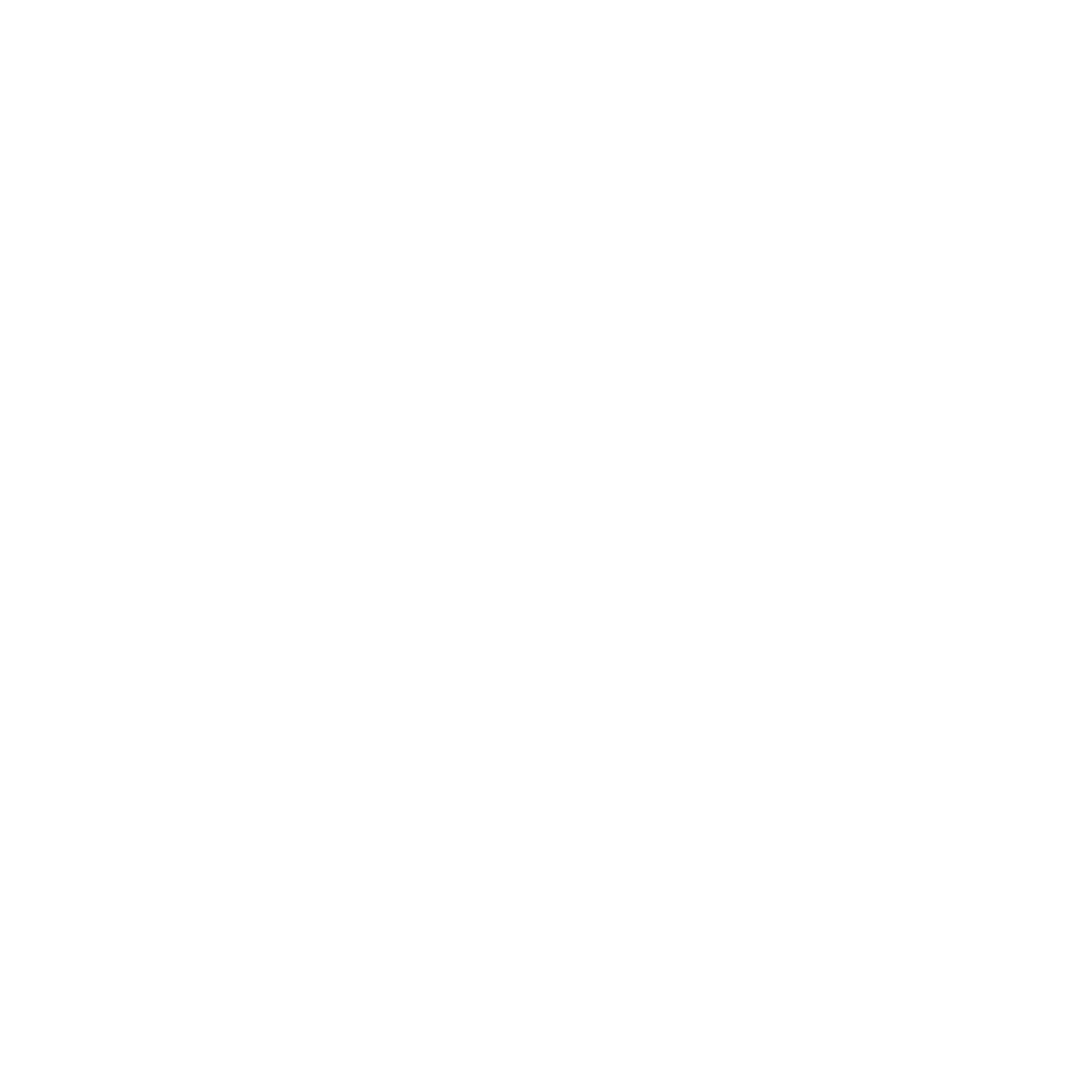## **Contents**

| 1. |      |  |
|----|------|--|
|    | 1.1. |  |
|    | 1.2. |  |
|    | 1.3. |  |
|    | 1.4. |  |
| 2. |      |  |
|    | 2.1. |  |
|    | 2.2. |  |
|    | 2.3. |  |
|    | 2.4. |  |
|    | 2.5. |  |
|    | 2.6. |  |
|    | 2.7. |  |
|    | 2.8. |  |
| 3. |      |  |
|    | 3.1. |  |
|    | 3.2. |  |
|    | 3.3. |  |
|    | 3.4. |  |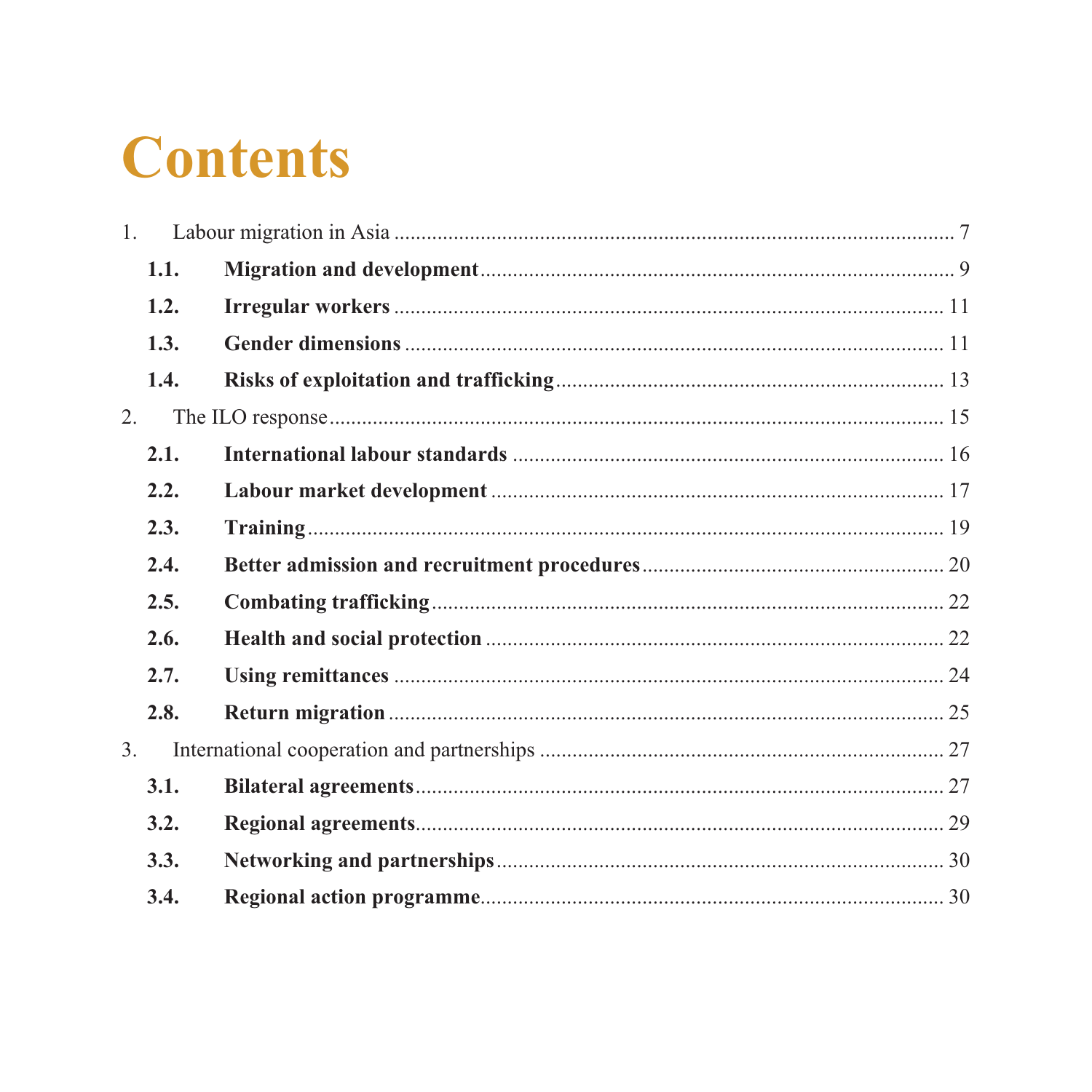## **Abbreviations**

ADB – Asian Development Bank

ARIAT – Asian Regional Initiative Against Trafficking in Women and Children

ASEAN – Association of Southeast Asian Nations

GDP – Gross Domestic Product

ILC – International Labour Conference

ILO – International Labour Organization

IOM – International Organization for Migration

IPEC – the International Programme for the Elimination of Child Labour

KILM – Key Indicators of the Labour Market

LED – Local Economic Development

MOU – Memorandum of Understanding

NGO – Non-Governmental Organization

PDOS – Pre-departure orientation seminars

OECD – Organization for Economic Cooperation and Development

OWWA – Philippines Overseas Workers Welfare Administration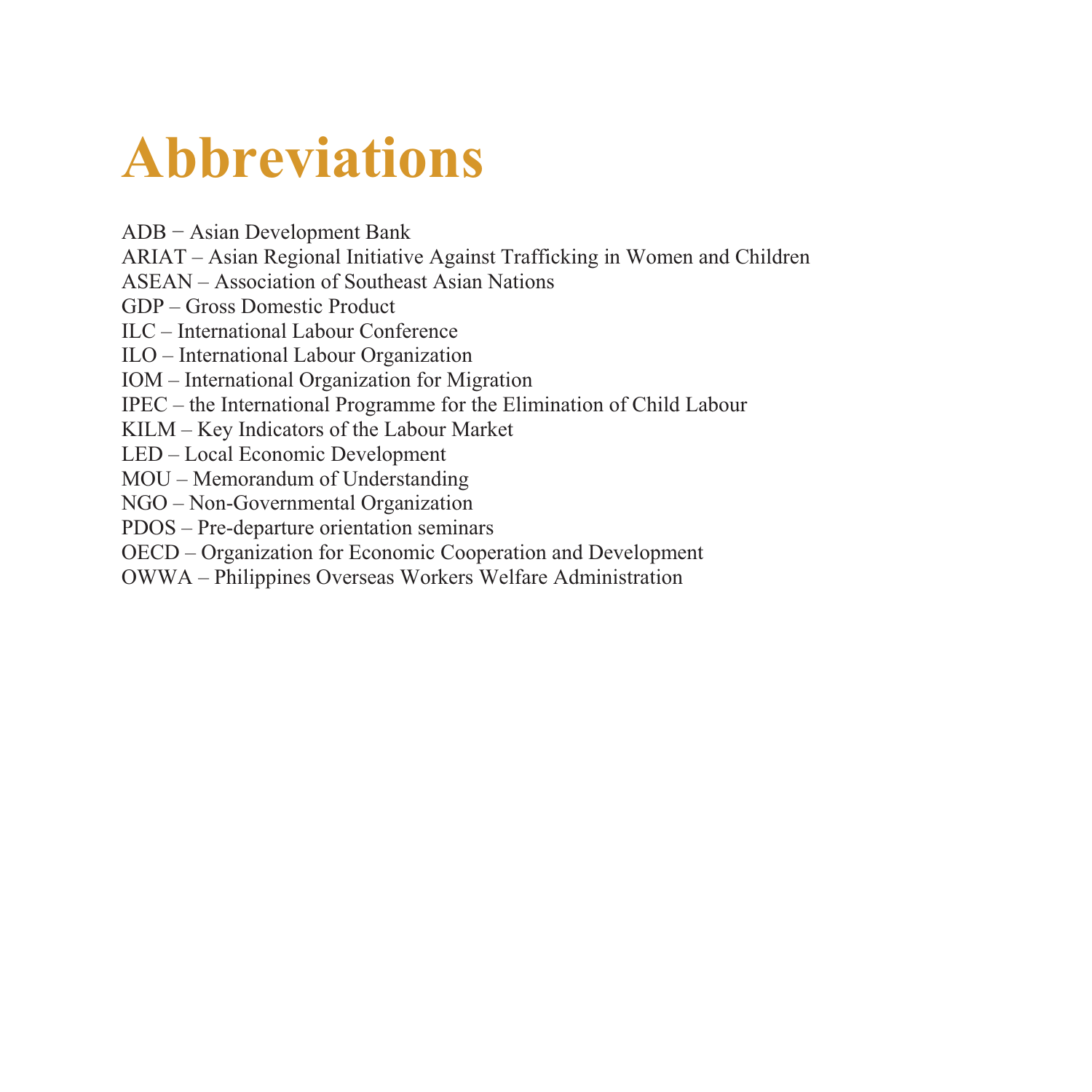### **1.Labour migration in Asia**

For any country, the best long-run solution to unemployment and poverty is sustained national economic growth that generates rewarding jobs at home so fewer people need to look for work abroad. Nevertheless, for the foreseeable future many countries in Asia and the

Pacific will rely on the opportunities afforded by international migration to help reduce their levels of unemployment, while also generating significant amounts of foreign exchange through remittances. As a result, a number of Asian

Get Labour and Social Trends in ASEAN, ILO 2007

countries have made efforts to promote overseas employment. At the same time, destination countries have been recruiting workers for particular employment niches that cannot be filled by national workforces.

*Migrant workers are people who leave home to find work outside of their hometown or home country. Persons who move for work in their own country are 'domestic' or 'internal' migrant workers. Persons who move for work to another country are commonly called 'foreign' or 'international' migrant workers. These workers may migrate under government-sponsored programmes, under private recruitment schemes, or on their own account in search for employment.* 

Around 25 million Asian workers are currently employed outside their home countries. More than three million leave every year. In the past the majority went to the Gulf countries, but nowadays the largest flows are within the Asia-Pacific region – with a number of countries serving as both origins and destinations. Get Underlying Factors in Labour Migration in Asia

Around half of the 3 million Asia-Pacific workers who leave home come from South Asia. Many still follow well-worn paths to the Gulf region to perform all kinds of service and maintenance jobs, serve as store-keepers or guard establishments, or to build houses. In addition, a large number of South Asian professional and technical workers head for North America and Europe. Some South Asians also go to Southeast and East Asia to work in plantations in Malaysia, for example, as domestic helpers in Singapore, or as construction workers in the Republic of Korea.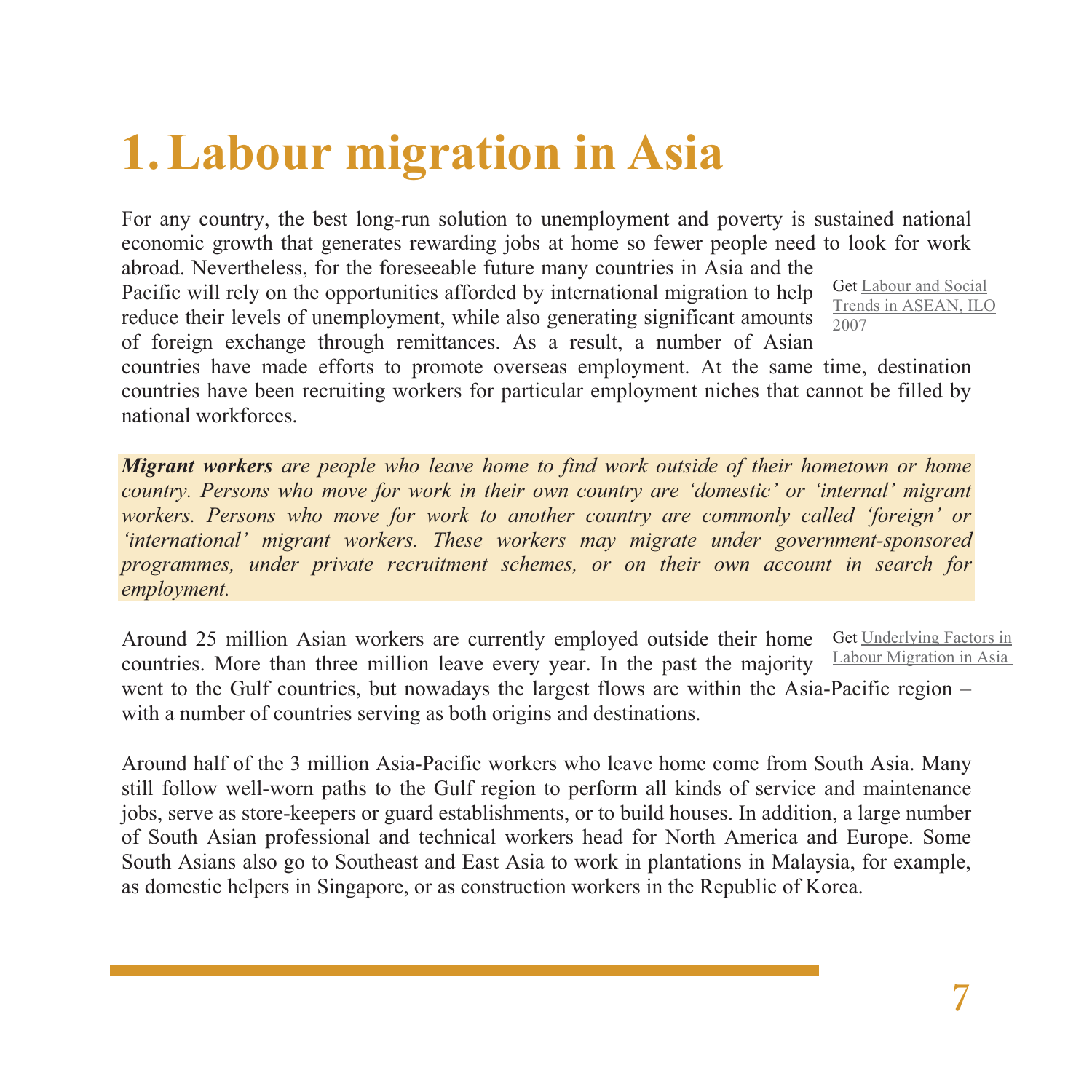

Another 1.3 million migrant workers are from Southeast Asia. These are mostly Filipinos, Indonesians, Thais, Burmese, and Vietnamese. Young Indonesian men, for example, find their way to Malaysia to take up unskilled and semi-skilled jobs in construction, or agriculture, while the women go to Saudi Arabia to work as domestic helpers. The Philippines and Thailand also send large numbers of workers to fill skilled and unskilled jobs in neighbouring countries and the Gulf.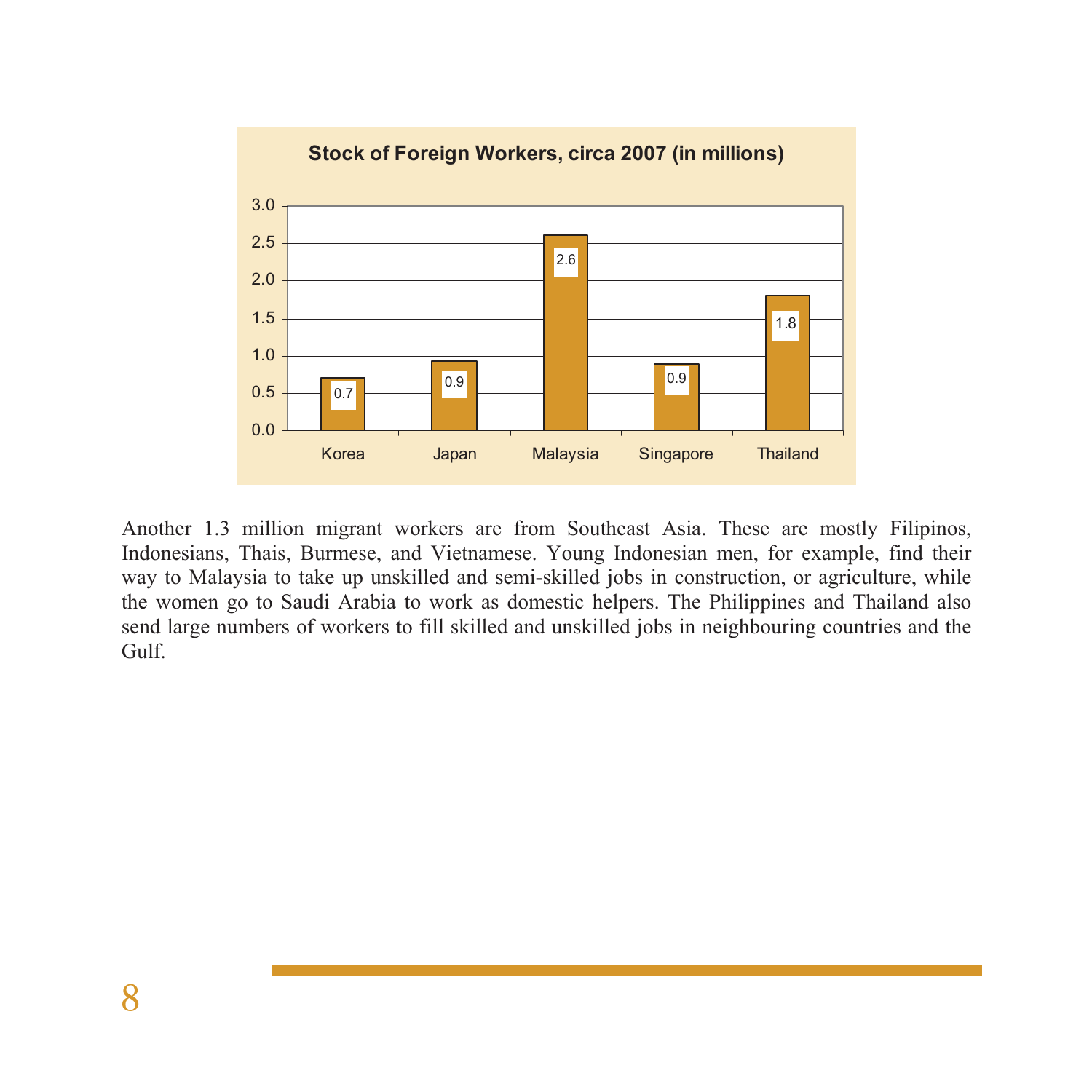

#### **1.1. Migration and development**

Labour migration occurs and persists because it offers substantial economic benefits not just for the migrant workers and their families, but also for their countries of origin and destination.

Remittances from overseas workers have been shown to have directly reduced the incidence of poverty in countries such as Bangladesh, Nepal, and the Philippines. Some studies revealed that even after controlling for income level children from households with overseas workers are more likely to be enrolled in school. And in many countries of origin the opportunities for overseas employment also the Philippines

Get Impact of Overseas Filipino Workers on Household Poverty in

mitigate the problem of high unemployment, and thus reduce the potential for social instability.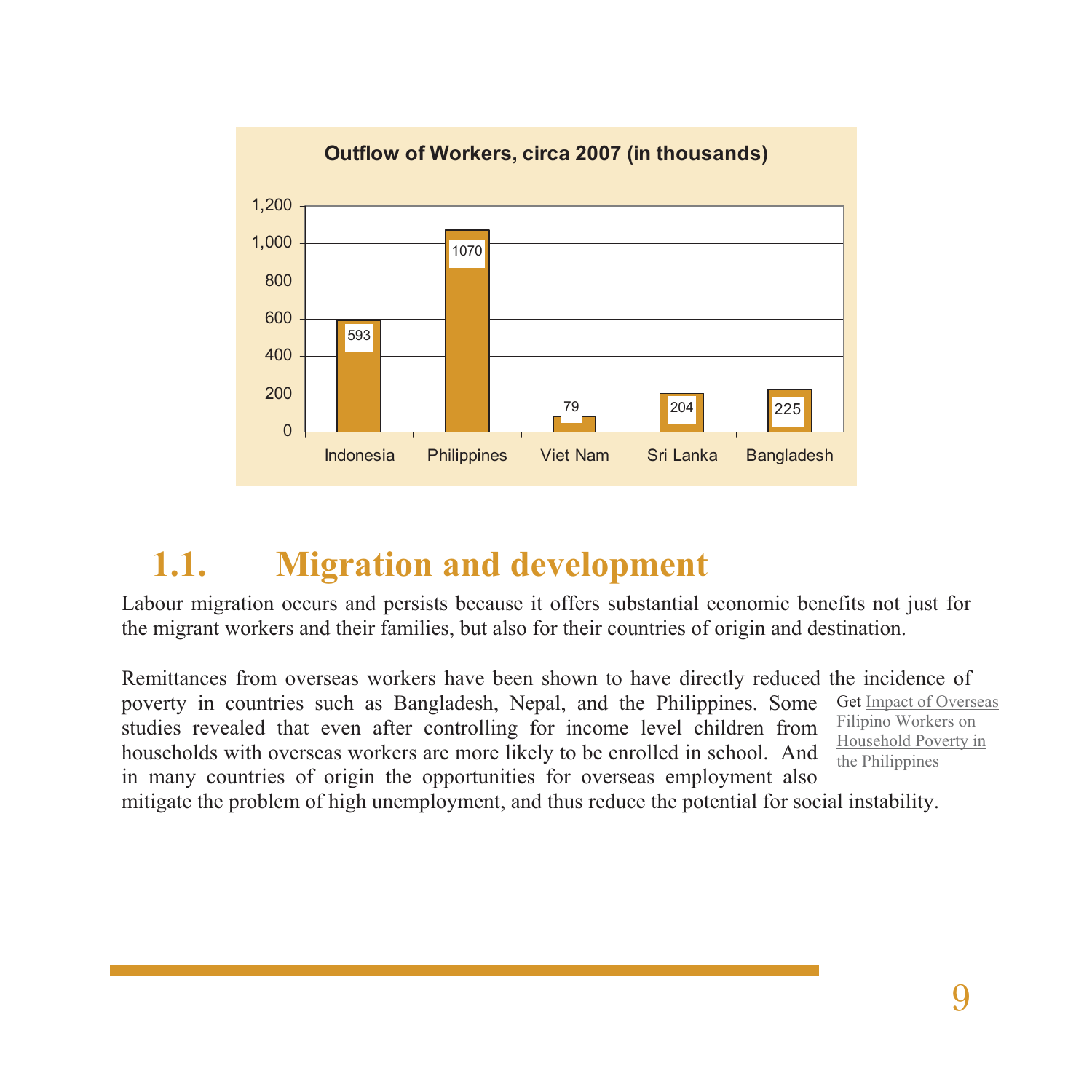Meanwhile, Asian destination countries benefit from the productivity of migrant workers who are mostly in the age range that enable them to be net contributors to government coffers. A study commissioned by the ILO, *The Economic Contribution of Migrant Workers to Thailand,* concluded that migrant workers make a net contribution of about US\$ 54 million per year to the economy of Thailand. Singapore openly acknowledges the contributions of its foreign workers, recently announcing that increases in foreign employment had enabled "the economy to grow beyond the limits of Singapore's indigenous workforce."



Korea, Lao PDR, Malaysia, Mongolia, Myanmar, Nepal, Papua New Guinea, Pakistan, Philippines, Samoa, Solomon Islands, Sri Lanka, Thailand, Tonga, Vanuatu, Vietnam

But labour migration also has many potential drawbacks as discussed in the following subsections.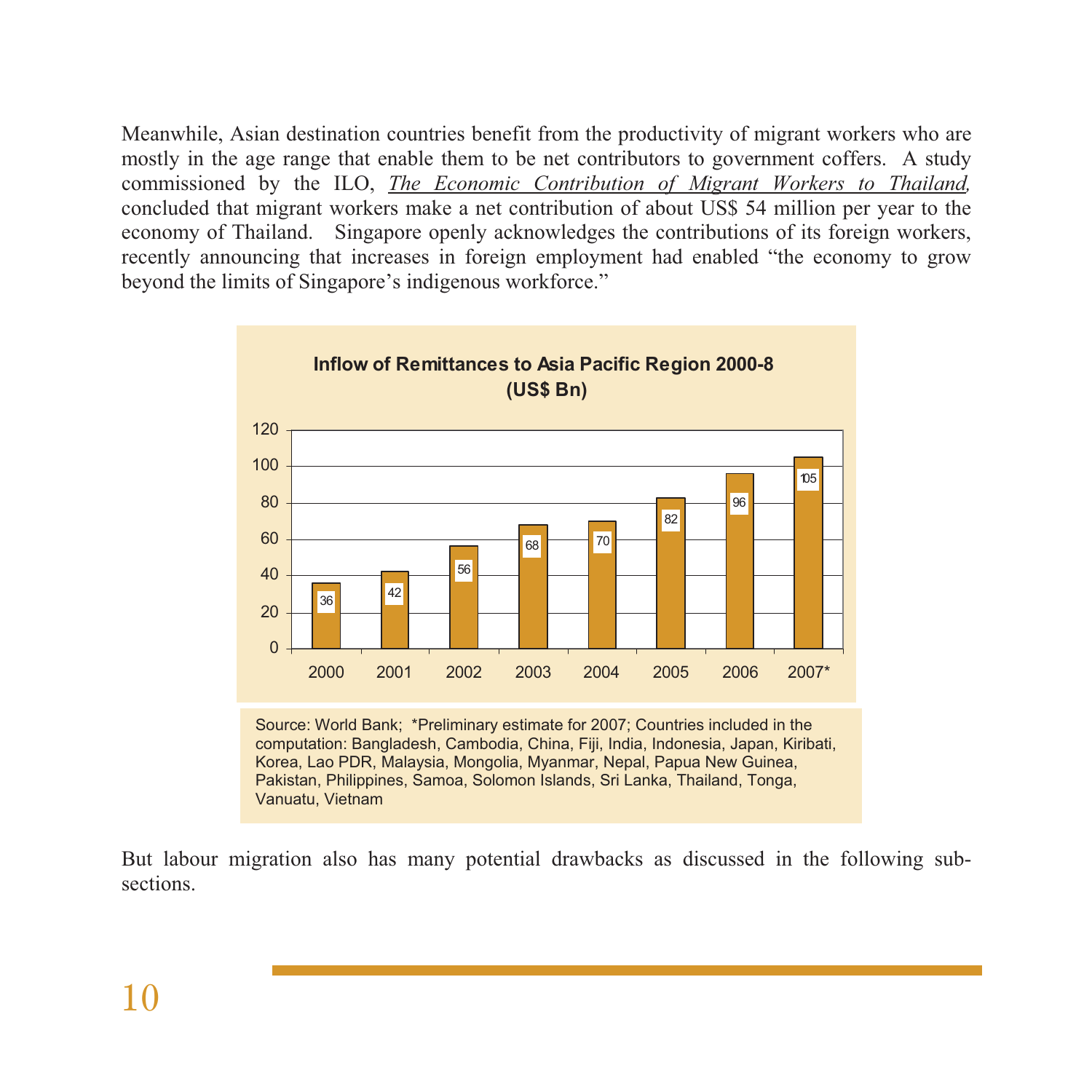### **1.2. Irregular workers**

Of the six million migrant workers in Asia, around one-third are 'irregular', perhaps because they entered the country without going through the formal immigration process or because they overstayed or do not have the appropriate work permit. They, like all workers, migrant and national, are still entitled to basic rights at work – though they are the least likely to achieve them.

Typical examples of irregular migrant workers are: overstayers on tourist visas; students engaged in employment; trainees overstaying their visas; regular migrants continuing beyond the contract period; regular migrants running away from their designated employer before the expiry of their contract; and persons trafficked into the sex industry.

By virtue of their unlawful status, irregular migrants are very exposed to exploitation, and have little or no avenue for legal redress. They are usually very poor, live in squalid housing conditions and may resort to crime when unemployed. And since they bypass the health screening systems, they have also been accused of causing public health problems.

#### **1.3. Gender dimensions**

For many women, migration opens up opportunities for greater independence, self-confidence and status. However, at different stages of the migration process they can also be vulnerable to genderspecific discrimination and abuse.

Migrant women are typically young and poor. They tend to work in unregulated sectors that do not always recruit through legal channels – traditionally 'female' occupations such as domestic work, nursing and

personal care services, cleaning, entertainment and the sex trade. They also work in retailing and in labour-intensive manufacturing in small factories and sweatshops – often in poor working conditions, with low wages and without social security. Women are also more likely than men to face multiple forms of discrimination, exploitation and abuse – and they have additional risks of sexual harassment and rape, and dismissal from work due to pregnancy.

Go to ILO website for booklets on Protecting Migrant Women Workers

Get working paper on Women in Migration in the Philippines and Sri Lanka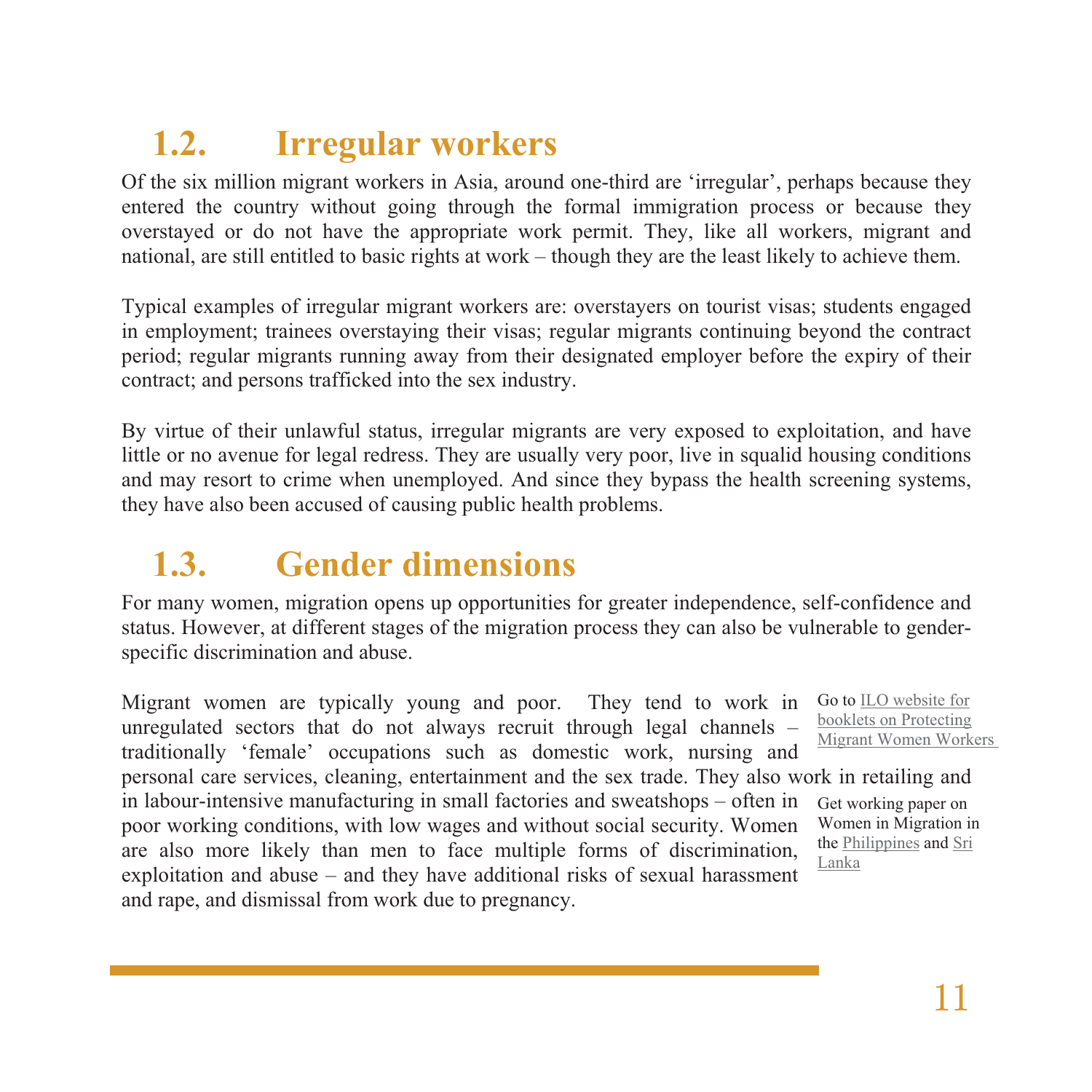In Asia the largest category of female employment is domestic work. Domestic workers travel from Indonesia, Sri Lanka and the Philippines to the Middle East, Hong Kong and Singapore. Many also come from Myanmar and Cambodia to work in Thailand, though these are largely undocumented. Employed in private households, these women can be very isolated and vulnerable.



*In many countries, domestic work is not protected by labour laws, as a result domestic workers, mostly women and girls, are particularly vulnerable to discrimination, exploitation and abuse. Many domestic workers suffer rights violations at work including:* 

- *very low pay and long working hours up to 18 hours*
- *no regular holidays and few days off*
- *insufficient food and accommodation*
- *confinement and isolation*
- *withholding or delaying of salary payment, and*
- *seizure of identification documents*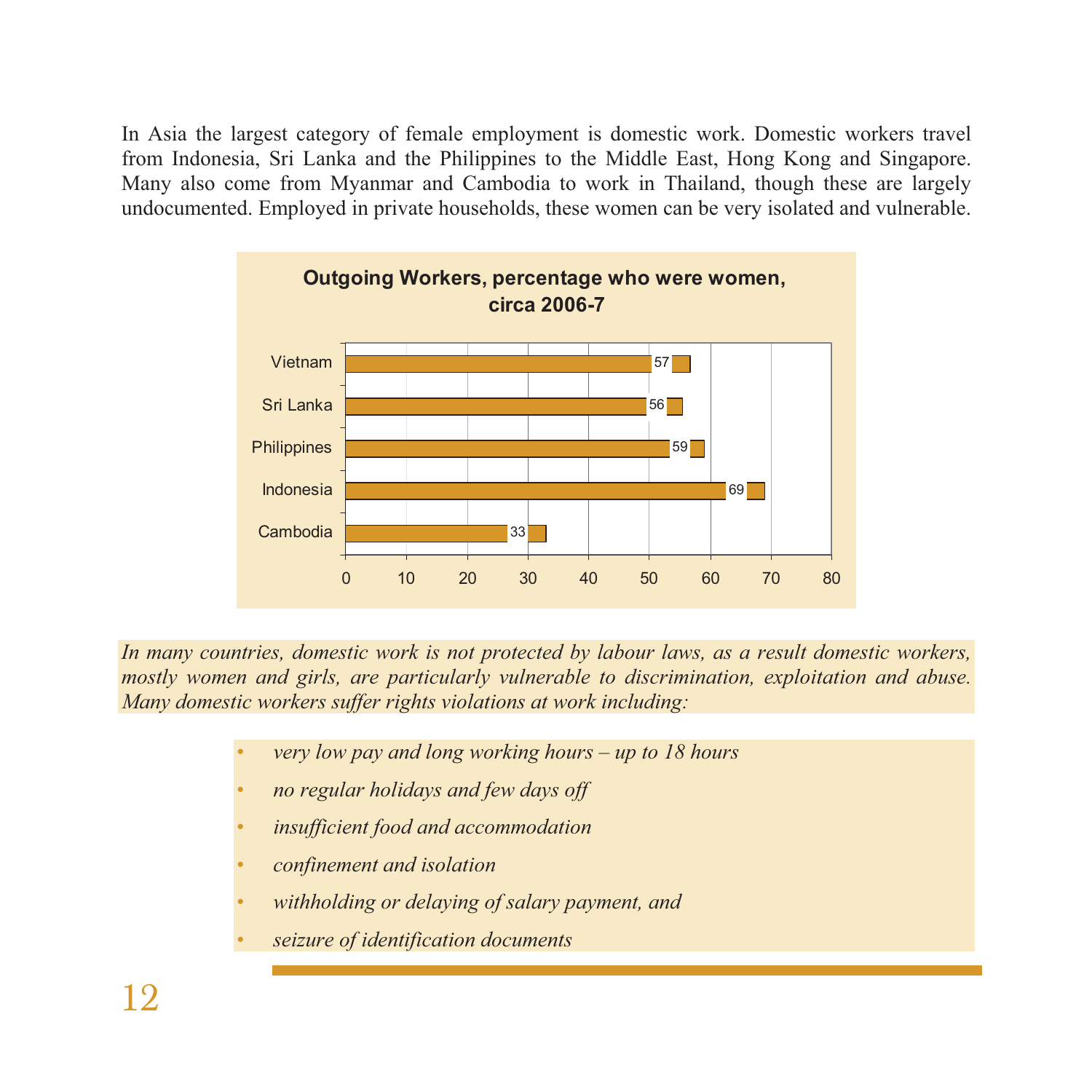#### **1.4. Risks of exploitation and trafficking**

Even before they leave home, migrant workers are at risk. Those who are travelling for the first time may lack accurate information about the jobs available and the working and living conditions they are likely to encounter overseas. And they will be faced with many complex administrative processes that are difficult to understand. Most recruitment is in the hands of private agencies in countries of origin and destination. This has become a multi-billion dollar transnational industry forming the basis of an extensive 'migration infrastructure' – ranging from large firms to small unregistered enterprises.

These agencies have helped expand opportunities for migrant workers and provide valuable services. But some agencies use unscrupulous recruiters who often travel round the rural areas of poor countries enticing workers into paying extortionate fees. In the most serious cases they may find themselves confined to 'recruitment centres'. Then when migrants arrive at their destination they may be required to do a different job or find that there is no job waiting for them at all. As a result migrants are frequently overcharged, whether for administration or for job placements. At greatest danger are vulnerable women and children who risk being trafficked.

Each year, across the Asia-Pacific region, hundreds of thousands of men, women and children are being trafficked. Some victims of trafficking are abducted from their communities or sold to traffickers by family members. However, most are deceived by false promises and offers of fictitious jobs. Those at higher risk come from poor, under-educated, unskilled, debt-ridden, or generally socio-economically excluded backgrounds.

*Trafficking in human beings refers to the recruitment, transportation, transfer, harbouring or receipt of persons, by means of the threat or use of force or other forms of coercion, abduction, fraud, deception, the abuse of power or of a position of vulnerability, or the giving or receiving of payments or benefits to achieve the consent of a person having control over another person, for the purpose of exploitation. Exploitation shall include, at a minimum, the exploitation or the prostitution of others, or other forms of sexual exploitation, forced labour or services, slavery or practices similar to slavery, servitude or the removal of organs.*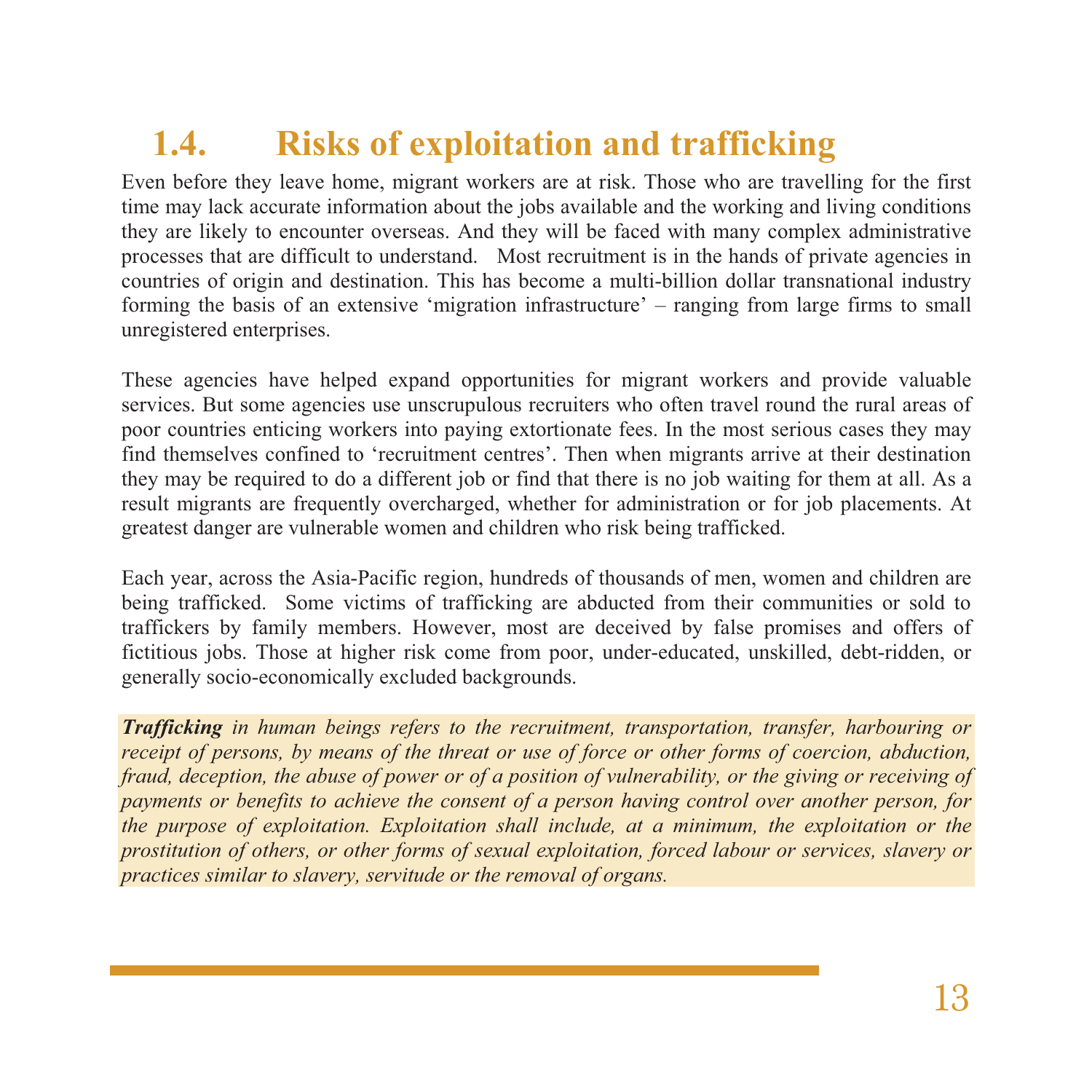Trafficking is widespread in Thailand and the neighbouring countries of Viet Nam, China, Bangladesh, Nepal, India and Pakistan. It is often for commercial sex but also for other forms of exploitative work – domestic service, plantations, construction sites, sweatshops, or begging. Trafficking is a dispersed and complex activity. Typically it involves a series of events over an extended period of time and in many different places – from the home to the border to the workplace, some legal and some illegal, often straddling several countries. The response therefore has to be equally wide ranging.

At its heart trafficking thrives because many people, particularly women and children, are disempowered and vulnerable. Countries wanting to combat trafficking will therefore need to address the underlying conditions of poverty and lack of opportunities for decent work. But they will also need to empower women and children, so that they are more aware of the dangers and can protect

Get Tools for Prevention and Participatory Monitoring Guidelines for practitioners in the fight against human trafficking

themselves. At the same time they need to throw a public spotlight on trafficking – countering the lies of the traffickers with vigorous media and advocacy campaigns.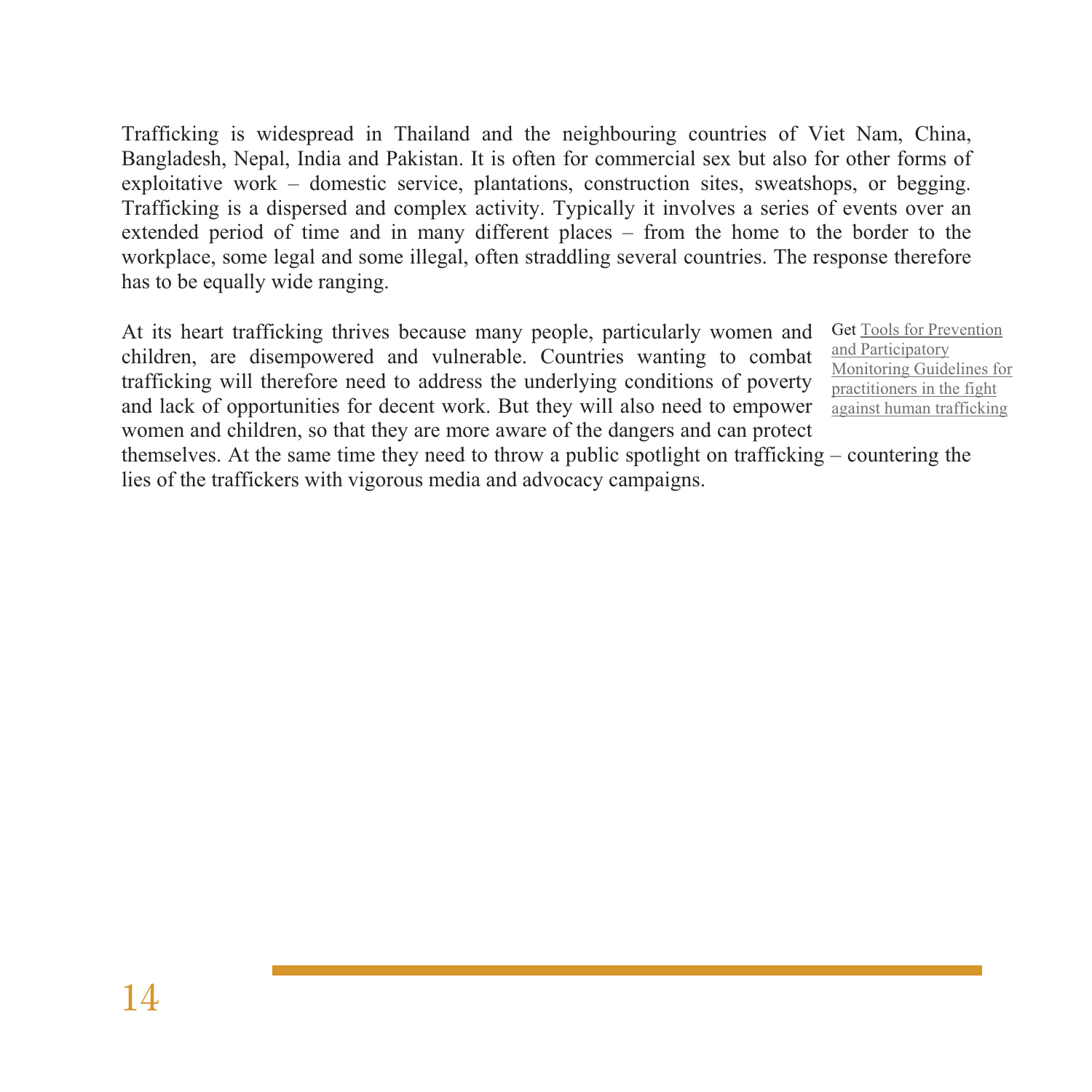### **2.The ILO response**

Migrants are least vulnerable when they are migrating not out of necessity but out of choice. To ensure that migration for work is not driven by desperation and lack of opportunities at home, the ILO helps countries in their efforts at local economic development and job creation. To assist local governments in their planning process the ILO has published a guide to Integrated Rural Accessibility Planning (IRAP) which argues that one of the fundamental constraints for rural people is their lack of access to goods and services. IRAP planning procedures have been undertaken in Cambodia, Laos, Mongolia, the Philippines, and Thailand. The ILO also provides training programmes for entrepreneurs and would-be entrepreneurs – such as Start & Improve Your Business, Generate Your Business Ideas, and Expand Your Business. In Nepal, the ILO has a new project 'Employment Creation and Peace Building' based on Local Economic Development in the Ramechhap and Dhanusha Districts.

The ILO is the only international body with a mandate for international labour migration. Our chief function is to set international standards and arrive at other forms of agreement. The most recent of these is the Multilateral Framework on Labour Migration – which comprises a set of principles and best practices that have been formally vetted by our constituents. Get Towards a Fair Deal for Migrant Workers in the Global Economy

The ILO is also unique in that it is a tripartite organization, representing governments, workers and employers' organizations. It can thus help build consensus among the social partners in countries of origin and destination to develop the policies and programmes that will allow them best to govern labour migration. In this way countries can try to ensure that migrant workers do not displace national workers and are not subjected to unfair treatment or abuse.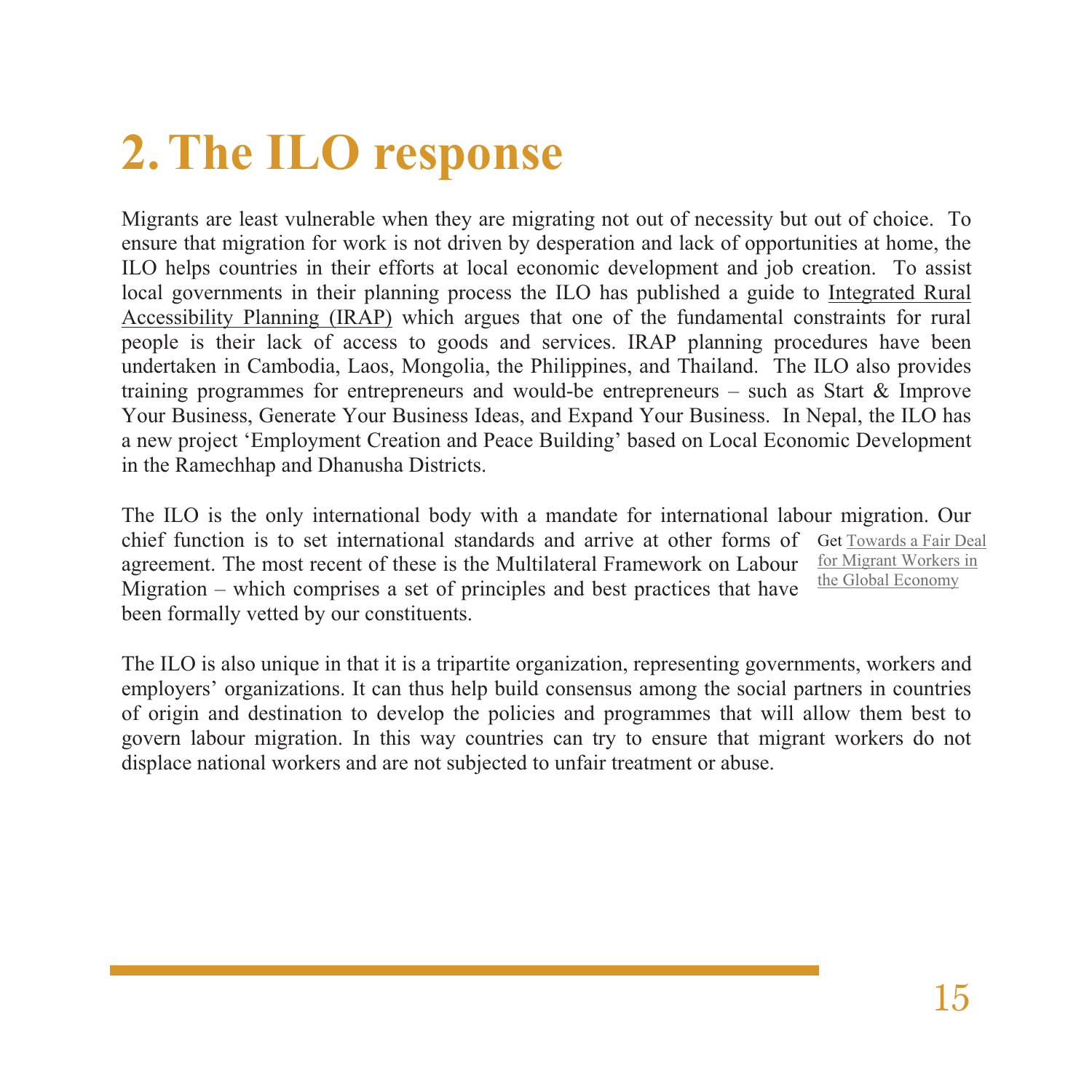The ILO can also offer a wealth of information on international migration, as well as technical assistance to countries on many different issues, from training to social security. As an international organization, the ILO is also able to foster networking opportunities between governments, employers' organizations, trade unions and organizations of migrant workers.

#### **2.1. International labour standards**

The best way to protect migrants is to ensure that all workers, both migrants and nationals, benefit from minimum international labour standards – as established in the  $\rm ILO$ 's Conventions and Recommendations. These standards help ensure that economic development is pursued not as an end in itself but rather as a means to improve people's lives.

Of these, certain standards are considered to form the foundation of equitable social and economic development. These are the 'Fundamental Principles and Rights at Work' and cover four areas: freedom of association and the right to bargain collectively; elimination of all forms of forced or compulsory labour; effective abolition of child labour; and elimination of discrimination in employment and occupation. Specifically for migrant workers there are five upto-date instruments – two Conventions and three Recommendations:

- Migration for Employment Convention (Revised), 1949 (No. 97) and Recommendation (Revised) 1949, (No. 86)
- Protection of Migrant Workers (Underdeveloped Countries) Recommendation, 1955 (No. 100)
- Migrant Workers (Supplementary Provisions) Convention, 1975 (No. 143) and the Migrant Workers Recommendation, 1975 (No. 151).

In addition to the ILO instruments there is a UN Migrant Workers Convention – the 1990 International Convention on the Protection of the Rights of All Migrant Workers and Members of Their Families.

Get International Labour Standards on Migrant Workers' Rights – Guide for Policymakers and Practitioners in Asia and the Pacific

Get International Labour Migration and Development: the ILO Perspective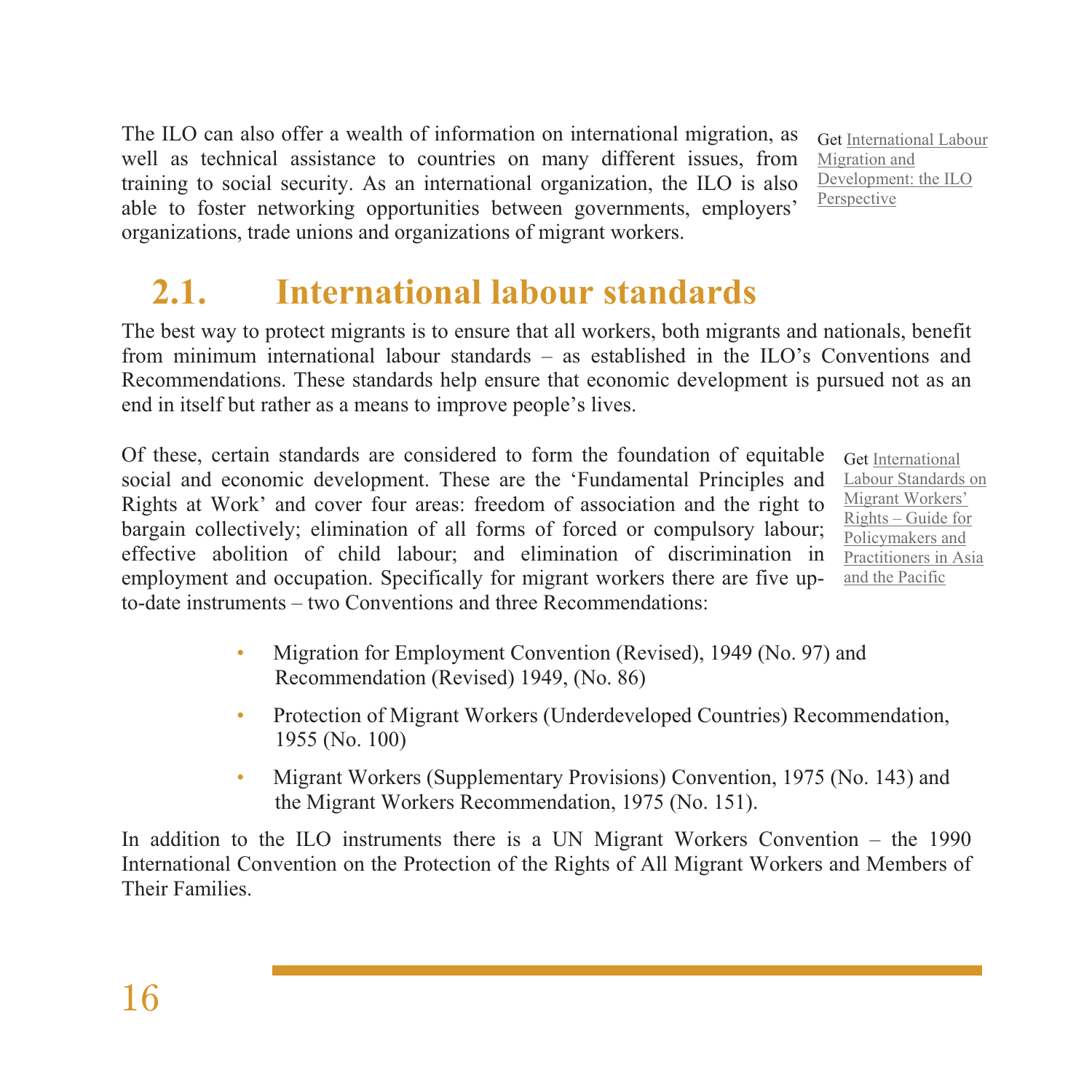In 2004, the International Labour Conference called upon the ILO and its constituents to develop a non-binding multilateral framework for a rights-based approach to labour migration. This Multilateral Framework has now been adopted.

Get The Multilateral Framework on Labour Migration

It includes detailed descriptions of policies and laws that can serve as models for policy reform in 13 specific areas, allowing countries to align their national policies in a flexible way with international principles.

*The Multilateral Framework on Labour Migration represents a considered response to widespread demands for practical guidance and action with a view to maximizing the benefits of labour migration for all parties. The framework:* 

- *addresses the major issues faced by migration policy makers at national, regional and international levels.*
- *is a comprehensive collection of principles, guidelines and best practices on labour migration policy, derived from relevant international instruments and a global review of labour migration policies and practices of ILO constituents.*
- *addresses the important themes of decent work for all, governance of migration, protection of migrant workers, promoting migration and development linkages, and expanding international cooperation.*
- *is a non-binding framework which clearly recognizes the sovereign right of all nations to determine their own migration policies.*
- *accepts the crucial role of social partners, social dialogue and tripartism in labour migration policy.*
- *advocates gender-sensitive migration policies that address the special problems faced by women migrant workers.*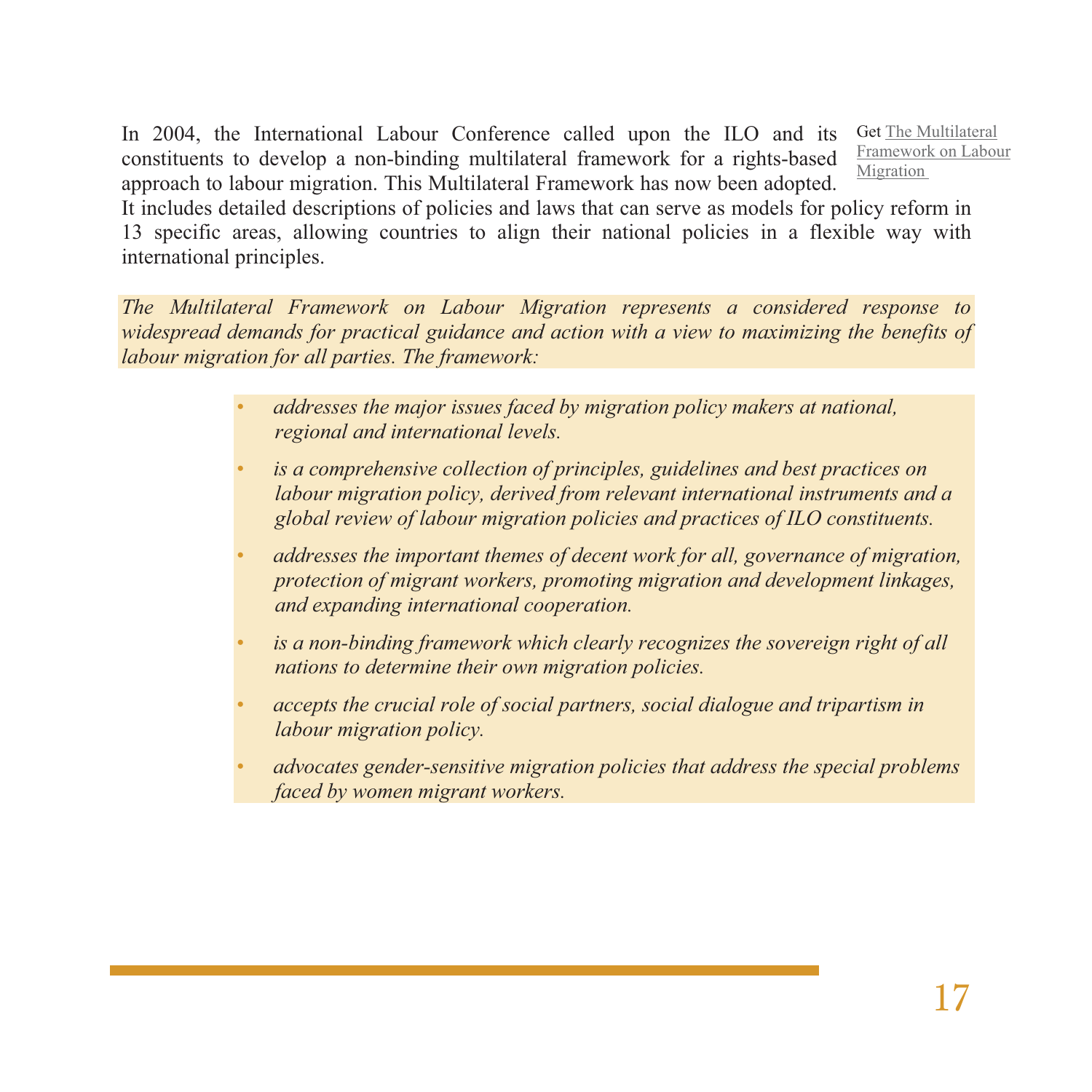#### **2.2. Labour market development**

A number of countries in the region are exporting a significant proportion of their workforce. This can have a major impact on the local labour market. Countries can look to ILO for support to see how migration policy fits best with employment policy.

Countries of origin need to be aware of the impact of emigration on their own labour markets. While in many cases migration can help ease unemployment, it can also distort the local labour supply. Indeed the large-scale emigration of highly skilled workers through migration may lead to a brain drain which can discourage investment and thus reduce growth. Countries will want to develop employment policies that maximize the opportunities for people to work at home. But where there is a high demand from abroad for particular skills or professions, governments may also want to train more people to take these opportunities. To do this, governments need to collect and disseminate good labour market information – on the demand for each major skills category – and embark on programmes that promote employment across all levels of skill.

The ILO offers countries in the region expertise across a wide range of issues for both national and international employment. The ILO can assist countries in carrying out detailed labour market analysis – so that Ministries of Labour and others can assess national labour needs and the potential for supplying international labour markets.

*Recent technical cooperation activities from the regional office in Bangkok have included: advice on best practice for placing workers in foreign jobs for Bangladesh; recommendations for amendments to the Emigration Act in India; and reviews of legislation on labour migration in Viet Nam, Indonesia, Mongolia, and China.* 

Destination countries need accurate information on their labour markets – so that they are aware of the areas in which migrant workers are likely to be needed in future. In many cases, labour-importing countries rely on the demand from the private sector to determine the need or otherwise for migrant workers. However, if

Go to ILO website for Key Indicators of the Labour Market

they are to operate in a more consistent and strategic fashion and to construct sound and coherent policies on labour migration, countries will need regular analyses of the labour market – by sector,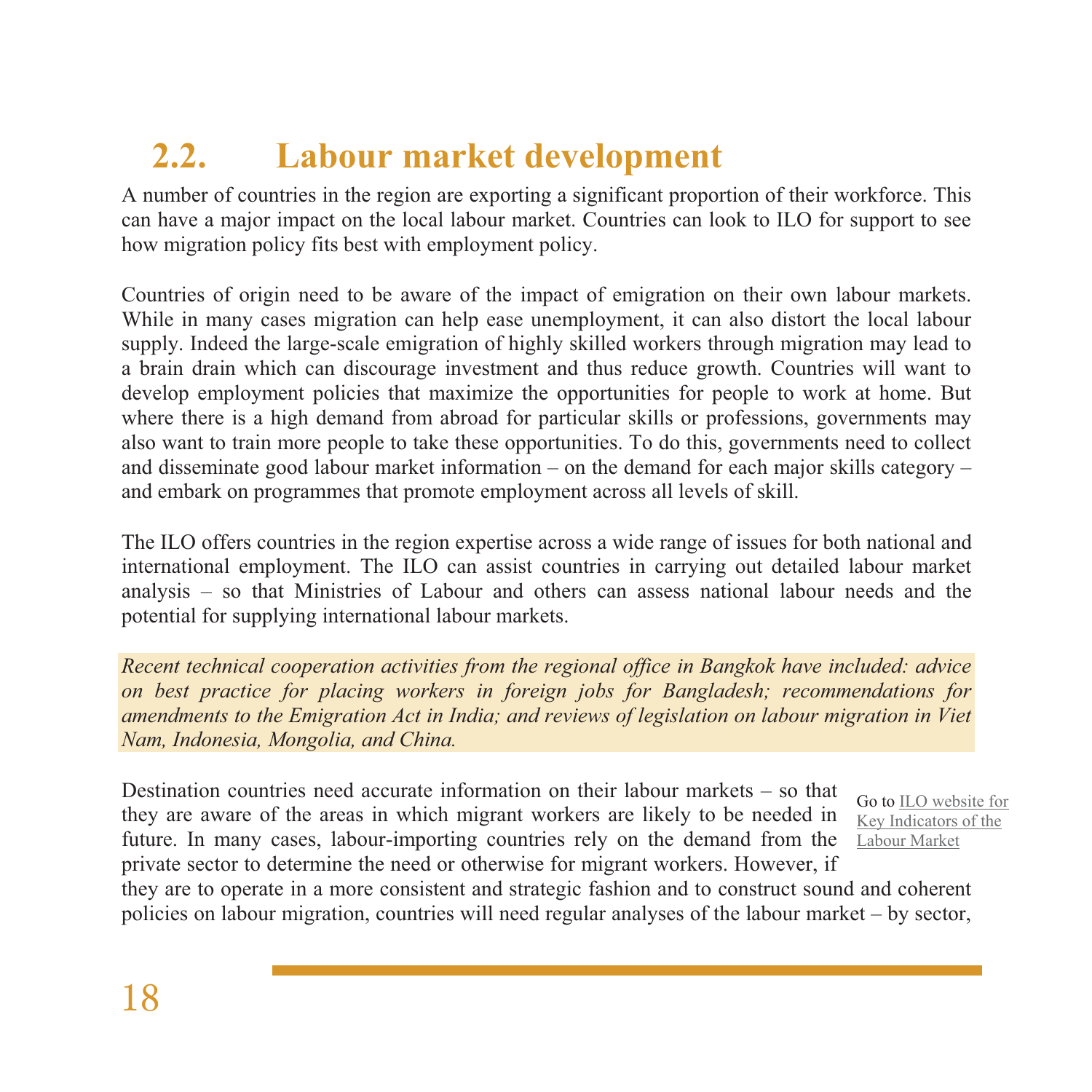by occupation, and level of skill – so as to be able to assess demand trends and the likely requirement for migrant workers.

*The ILO, in partnership with the Scalabrini Migration Center, is building a database on labour migration in Asia under the Migration Information System in Asia (MISA) project. The database will be publicly available on the ILO website and is planned to be ready by the end of 2008.* 

The ILO can carry out advisory missions and produce strategy papers, and can help countries carry out labour market analysis, incorporate migration into labour force surveys, and design migration databases. Go to ILO Employment Analysis Research Unit

#### **2.3. Training**

Migrants are often poorly informed about the skills required in other countries. Many set out with virtually no knowledge of the language of their destination country, and without any training for the work they are expected to do. Domestic workers from poor backgrounds, for example, will find it difficult to work in affluent homes equipped with modern household labour-saving devices. Consequently a large number of these workers are subjected to maltreatment, physical assault and non-payment of wages by employers.

To prepare workers better, some Asian countries now offer short pre-departure orientation seminars (PDOS) – often with the support of NGOs. Trade unions too, through contacts between unions in source and destination countries can help migrant workers adequately prepare for work overseas.

*The Philippines Overseas Workers Welfare Administration (OWWA) has a well developed curriculum for such seminars. Some workers will also require language training. In Bangladesh, for example, the Bureau of Manpower, Employment and Training, has an English Language Laboratory to offer training for nurses and hotel workers.*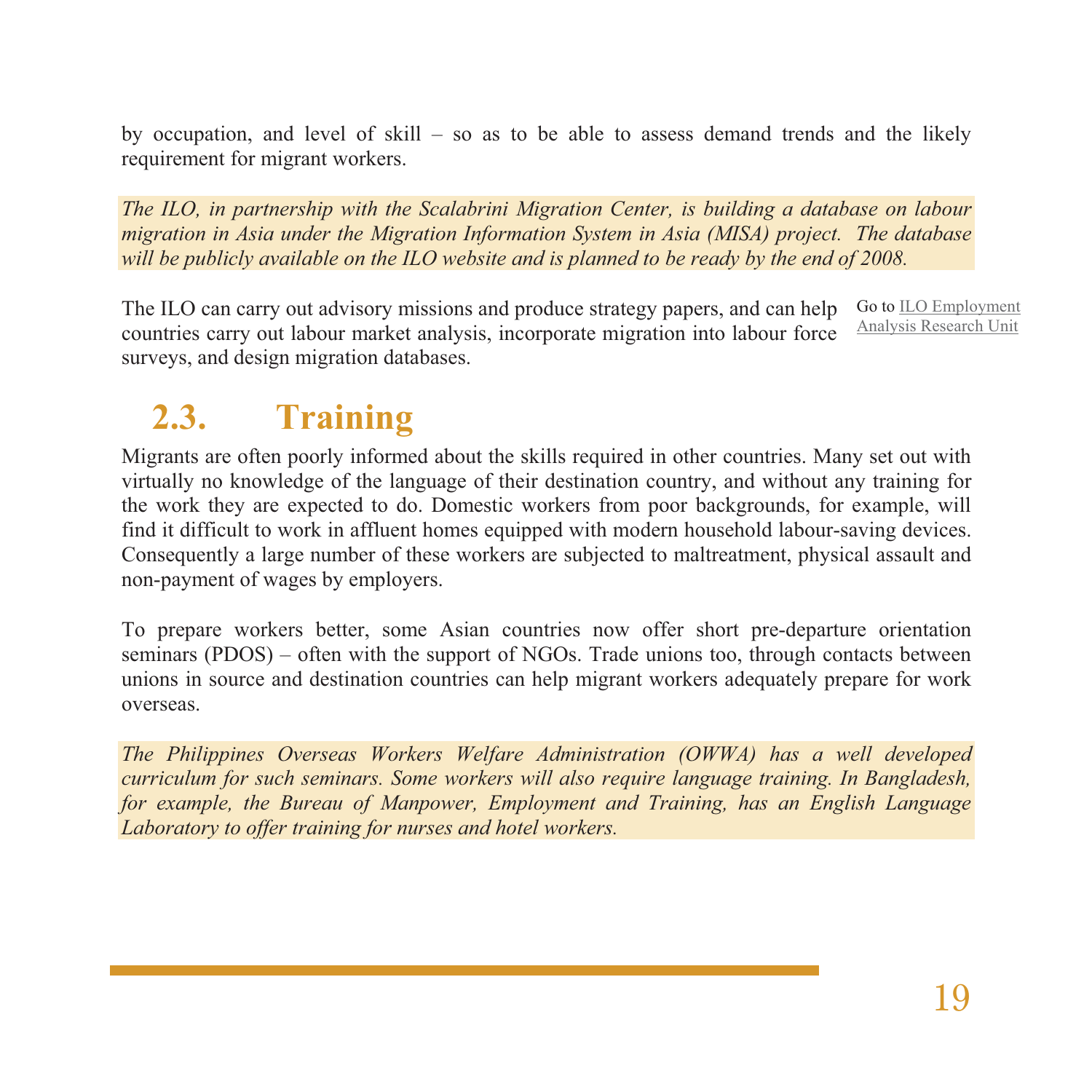The ILO has considerable experience in all types of skills training. Through training, skills development and education, the ILO helps individuals to become more employable. It also promotes greater investment in skills and training so that men and women have better access to productive and decent work – both at home and overseas. The ILO has produced a series of booklets that can be used as a basis for preparing migrants.

Go to ILO Skills and Employability Department

Get Decision-making and Preparing for Employment Abroad

#### **2.4. Better admission and recruitment procedures**

Countries wishing to employ migrant workers need to establish fair and transparent systems for selecting and admitting workers. The ILO can assist by gathering information Get Merchants of Labour on best practices that conform to international labour standards, and also by bringing together officials of both origin and destination countries to sort out the often knotty operational details of sending and admitting workers.

Governments in the region have a number of options for regulating the admission of migrant workers. One is to apply 'economic means' tests to determine which migrant workers are required. Once the need has been

Go to ILO Employment Services Department

established, the admission of workers is generally regulated through visas and work permits, usually limited by quotas – expressed as a percentage of the labour force, perhaps, or of employment in a given sector or enterprise. Another option is to try to influence demand by charging the employer a fee for each migrant employed. Employers may, however, be tempted to pass these fees on to the workers. If this results in lower take-home pay, it would be counter to internationally enshrined principles of equal pay for equal work.

For establishing admission quotas in an industry, there is clearly an advantage in consulting with relevant unions and obtaining their support. In some Asian economies, including the Republic of Korea, Malaysia, and Hong Kong SAR, the unions are already fully engaged in migration policy development, but elsewhere more work will be needed – to increase awareness, to commit unions to organize and extend services to migrant workers, to advocate for migrants' rights, and to press for just and fair treatment.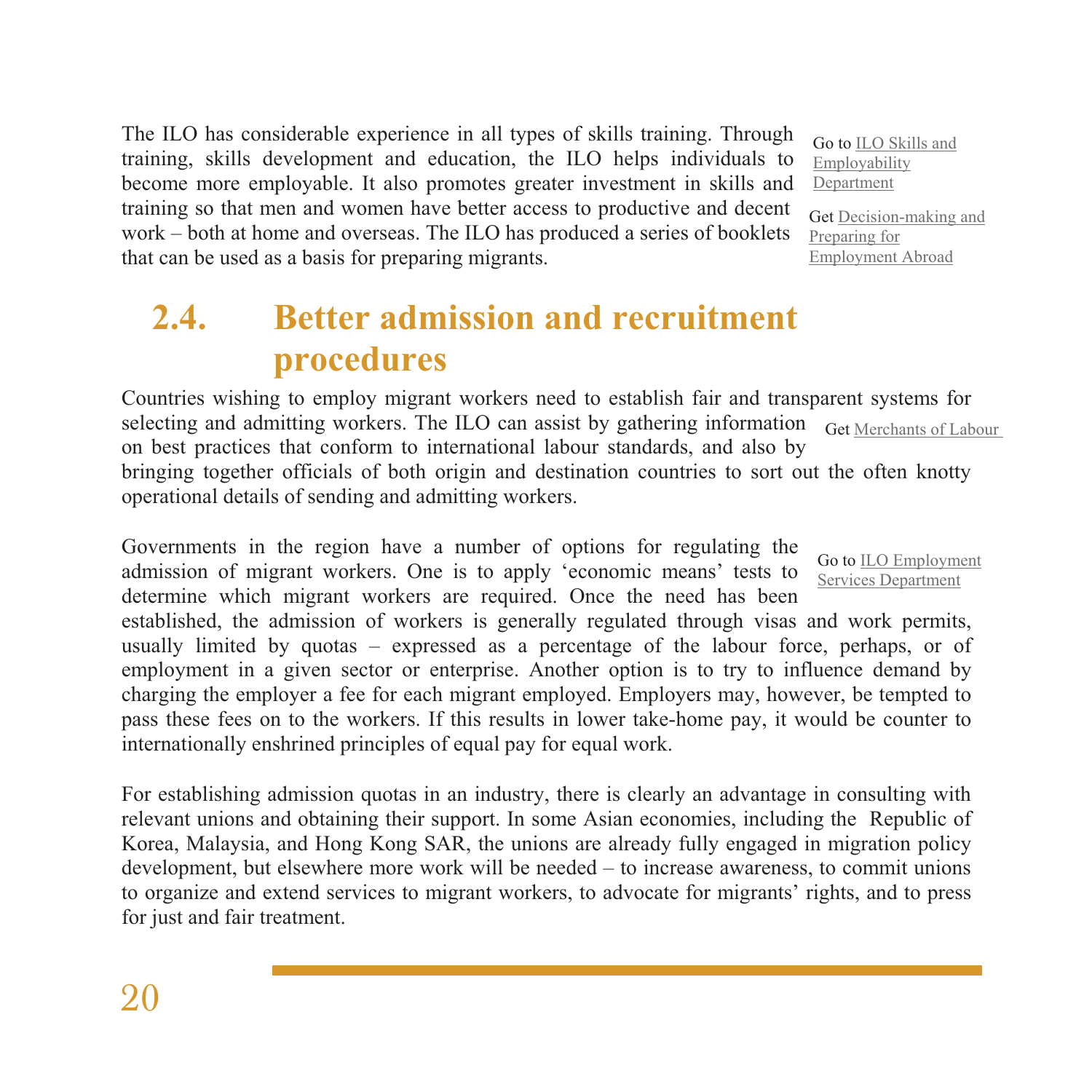ILO specialists can assist governments in designing rational and fair admissions policies. These should ensure on the one hand that migrant workers do not displace national workers, while also guaranteeing that, as far as possible, legal migrant workers receive equal treatment with nationals. We can draw upon many examples of admissions policies in the Asia-Pacific region and elsewhere and report on practical experiences and best practices that serve the purposes of the destination countries while also protecting migrants. The ILO is currently working with the Government of Korea in organizing a series of dialogues with labour officials of countries sending workers to Korea in an effort to improve the workings of its Employment Permit System.

The ILO can help countries minimize the number of irregular workers. This can be achieved, for example, by enabling them to make more realistic estimates of labour requirements and design appropriate admissions policies. The ILO can also assist countries of origin in developing employment policies to reduce the pressures to migrate. Once irregular migrants have arrived, however, countries of destination have to make appropriate responses. One option is regularization. In this case, the ILO can offer advice on optimum solutions – balancing the objective of gaining more control over the migration process with that of achieving the maximum registration rate. The ILO can also advise on processes for the return of irregular workers.

The ILO can also support governments in their efforts to ensure orderly recruitment, including private sector participation. We have collected a range of best practices from around the region – from countries such as the Philippines where all agencies have to register and conform to an established fee structure.

We offer model contracts that are both understandable and enforceable, and which employment agencies can use as benchmarks. These cover, for example, minimum labour standards, job descriptions, remuneration, working hours and holidays, transportation, compensation for injuries, emergency medical care, and procedures for the settlement of disputes.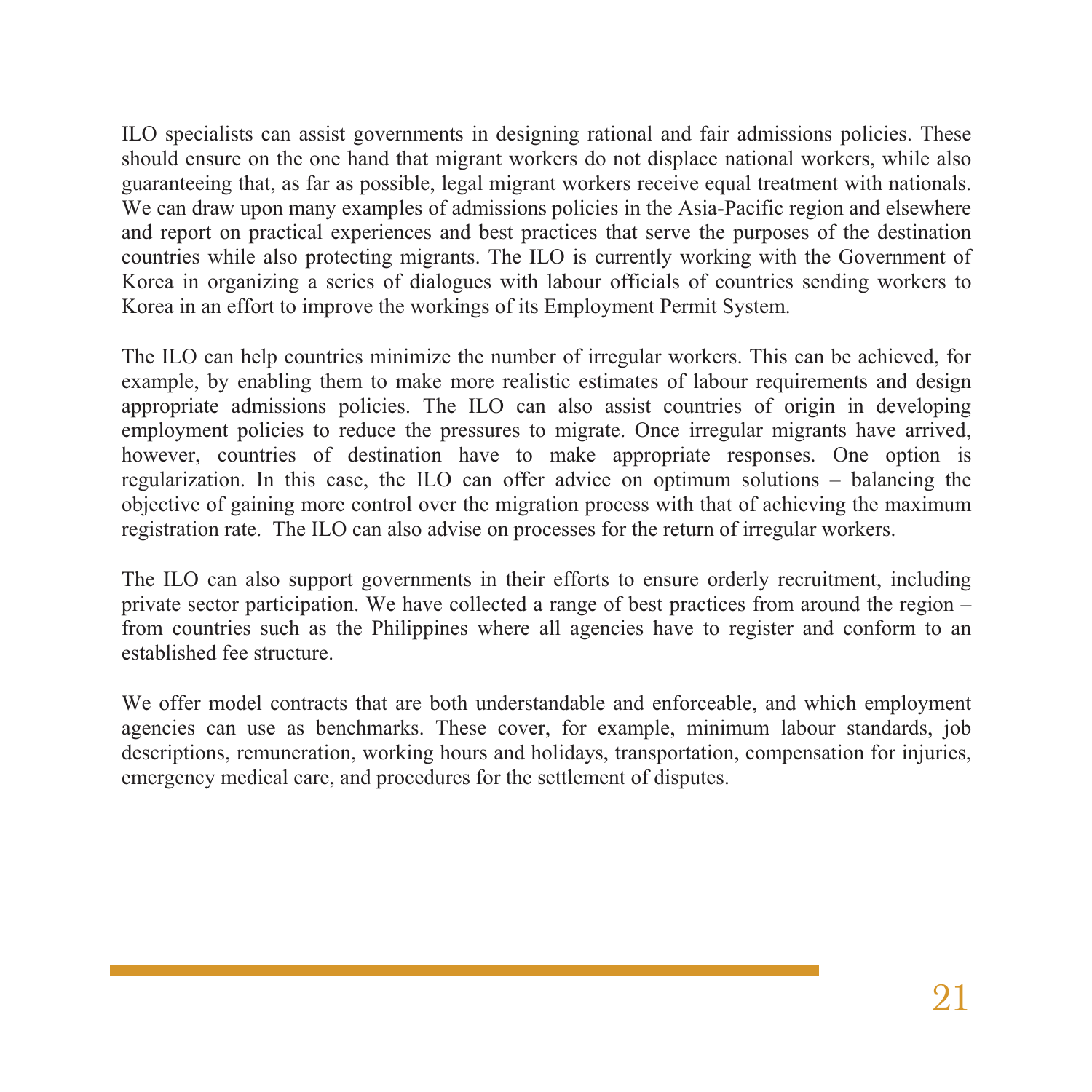### **2.5. Combating trafficking**

The ILO has been deeply engaged in anti-trafficking issues – at both the global and regional levels. This includes, for example, major projects carried out in South Asia (Bangladesh, Nepal and Sri Lanka), and in Southeast Asia (Cambodia, Indonesia, Malaysia, Philippines, and Thailand).

The ILO has also had a major three-year project to combat the trafficking of women and children in the Mekong sub-region. The ILO is working hand-in-hand with the governments of the countries in the sub-region through the Coordinated Mekong Ministerial Initiative Go to website of ILO International Programme on the Elimination of Child Labour and ILO Special Action Programme to Combat Forced Labour

Go to website of ILO Mekong Project to Combat Trafficking in Children and Women

Against Trafficking (COMMIT). In addition to extensive work with youth and other groups, this has generated a wealth of important publications at both sub-regional and national levels.

*The ILO Mekong Project and its partners have, for example, been distributing a new series of guidebooks in the Burmese, Khmer and Lao languages across Thailand through a network of ten partner agencies. The guides were developed following a series of consultations with the Royal Thai Government and are designed to help reduce the risk of foreign migrants falling into labour exploitation.* 

#### **2.6. Health and social protection**

ILO Conventions No. 97 and No. 143 provide that migrant workers should receive the same treatment as national workers, covering such issues as injury, maternity, sickness, invalidity, death, unemployment and family responsibilities and any other contingency. Get Social Security for All

In practice in most Asian countries social security is more likely to be available only to skilled professional migrants. There are some exceptions. In the Republic of Korea, legally admitted foreign workers who are skilled are also covered by social security, though irregular migrants can also be covered for industrial accidents. And in Japan the law provides for insurance benefits when a worker suffers injury, disease, physical disability, or death resulting from employment – regardless of the worker's nationality or whether the worker's stay or work is legal or illegal.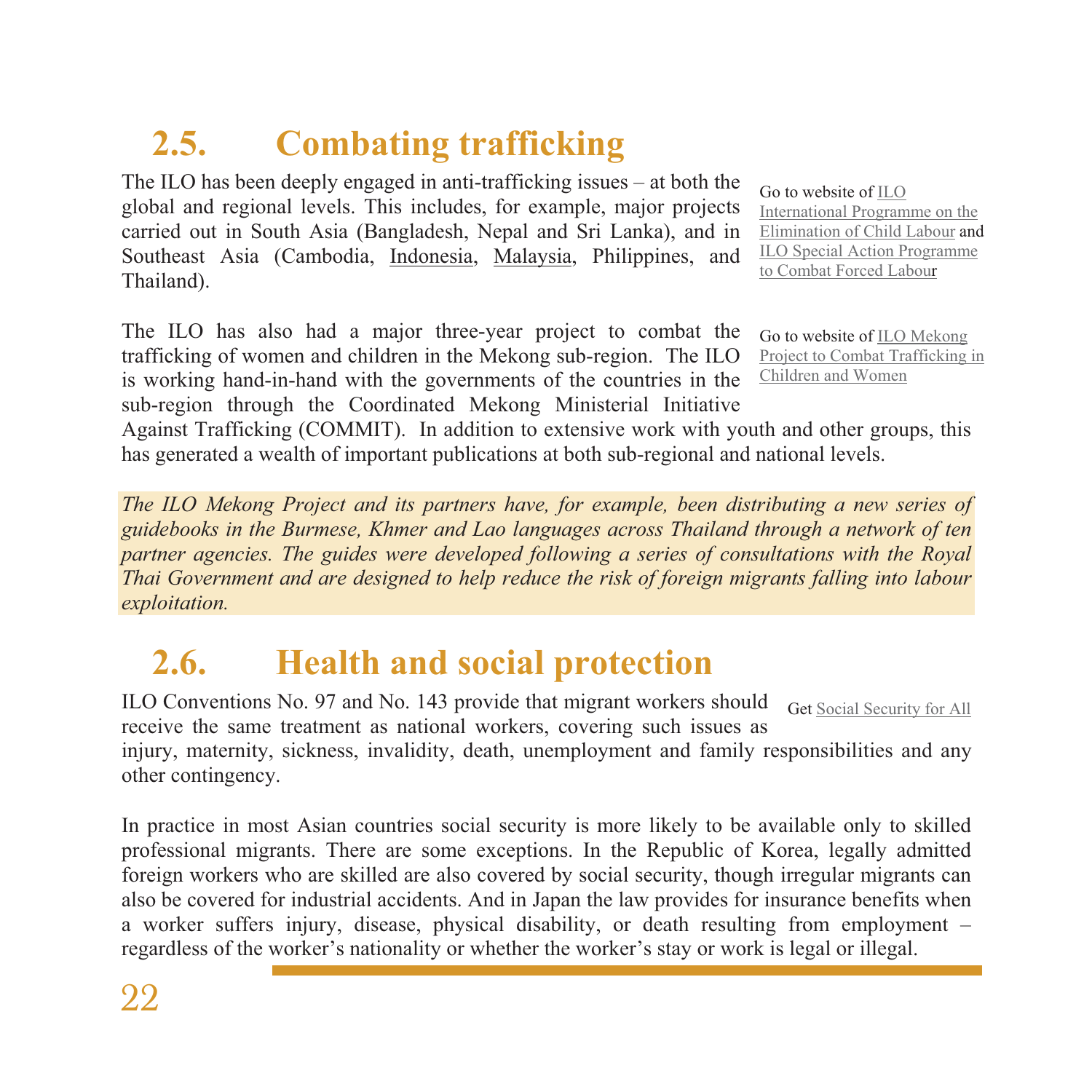Elsewhere coverage is limited, which is particularly difficult for migrant workers who are often involved in hazardous, risky, and stressful jobs that national workers reject, making them vulnerable to safety and health risks at the workplace.

*Any routine medical testing, such as testing in either sending or receiving country for fitness carried out prior to employment or on a regular basis for migrant workers, should not include mandatory HIV testing. Employers, migrant workers groups and their representatives should instead encourage confidential voluntary counseling and testing by qualified health services.* 

Contract migrant workers generally suffer serious disadvantages because the temporary nature of their employment makes it difficult to meet conditions of eligibility for some benefits. They may also face problems when they return home. As a result of their absence, workers run the risk of losing entitlements to social security benefits in their country of origin. Instead, contributions made by the employer on their behalf should be portable and workers should benefit from the accumulation of rights acquired in different countries. For these reasons states could enter into bilateral or multilateral agreements on social security.

The ILO has extensive expertise on all aspects of social security. It advises member states on ways of expanding the protection they provide to all members of the community, including migrant workers, across the full range of contingencies: basic income security, health care, sickness, old age and invalidity, unemployment, employment injury, maternity, family responsibilities and death. Go to ILO Social Security Department Get Strengthening Social Protection for ASEAN Migrant Workers

To support migrants who get into difficulties overseas, a number of countries of origin have now established welfare funds. Financed largely through levies from migrants, these funds can, among other things, provide various kinds of emergency assistance. The Philippines pioneered this activity and similar funds have now been established in a number of other countries. These funds provide death and disability insurance and assistance in forced repatriation in the event of illness, violence at work, contract violation, or non-existent jobs. They can also be used for court litigations in countries of employment, medical care for injured workers abandoned by their employers, and for conciliating disputes. In addition the funds can provide financial assistance to migrants' families at home for education and training, or for business or other activities. The ILO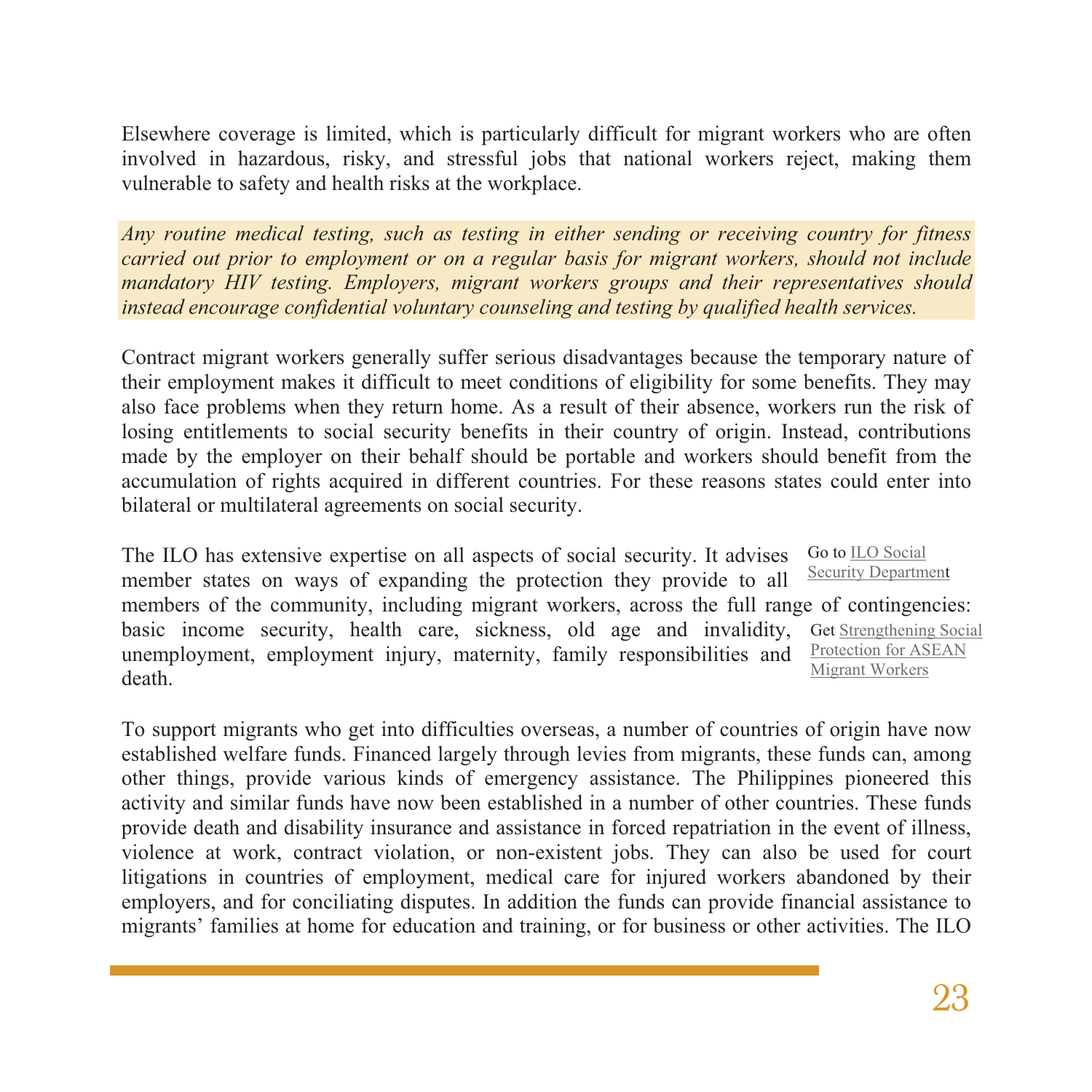has wide experience of different kinds of welfare funds around the world and can advise governments on how such funds can be established, invested and disbursed.

#### **2.7. Using remittances**

Most migrants from Asian countries are travelling on a temporary basis. They usually live frugally to save as much as possible, either to take back when they return or to send to their family at home. As a result, Asian countries are among the higher beneficiaries of remittances. In 2006 the region's labour origin countries in total received over \$61 billion. The largest recipients were India (\$25 billion) and the Philippines (\$15 billion).

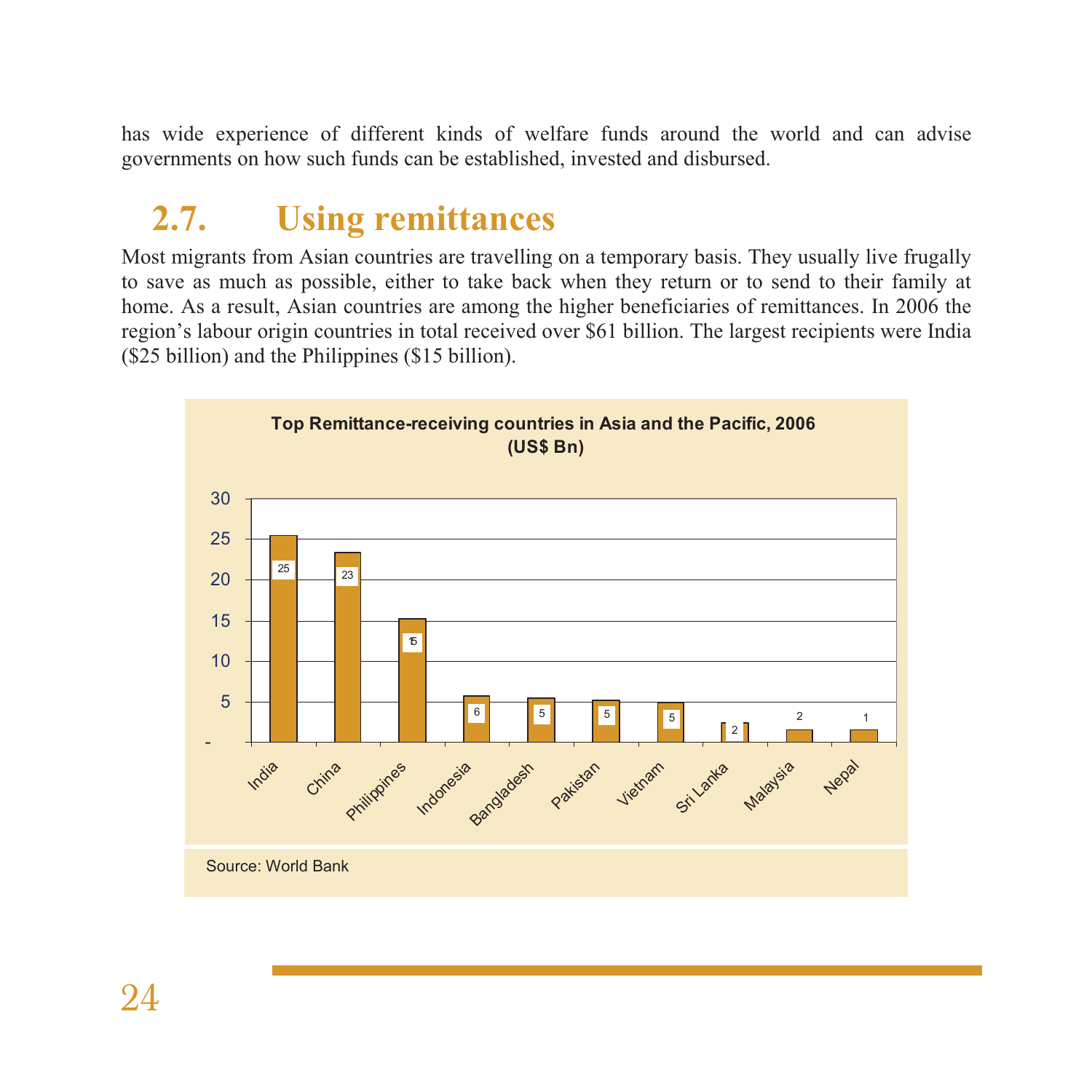The poorest migrants and their families will use these funds for consumption – or for investment in housing or in the education of children. But regardless of what the funds are used for they usually have a positive effect on the national economy, resulting in higher levels of savings and investment. Governments that want to encourage remittances will need to make it easy and cheap for workers to transfer funds. They will also want to encourage migrants to use the funds as productively as possible – for business creation, for example, or for community development projects.

Over the last few years the ILO has undertaken research on the potential of linking remittances to microcredit – to foster a more productive use of resources. Through action-oriented research in a number of countries, Get ILO studies on remittances in Bangladesh and Nepal

including Bangladesh and Nepal, the Social Finance Programme aims to map current remittance patterns between and within countries and to assess the availability of suitable transfer services and their transaction costs.

#### **2.8. Return migration**

Migrants, and especially women, often find it hard to readjust when they return. Long separation can cause problems in the home with both partners and children, leading to psychological and emotional stress. They may also discover that little remains of the remittances they have sent if their families have used the funds for basic survival or for consumption. As a result many returning migrant workers are frequently pressured to re-migrate.

Go to ILO Small Enterprise Development

Get Return Migrant Entrepreneurs in India

Having become accustomed to higher wages they can also struggle to find suitable employment. Even if they have savings to invest they often lack the skills to use these well in new businesses. Worst off are the returning victims of trafficking who will come home with no funds and may not be readily accepted back into their home communities. The ILO can assist governments in developing programmes for returnees. These could include, for example, training for entrepreneurship and on how to run small businesses.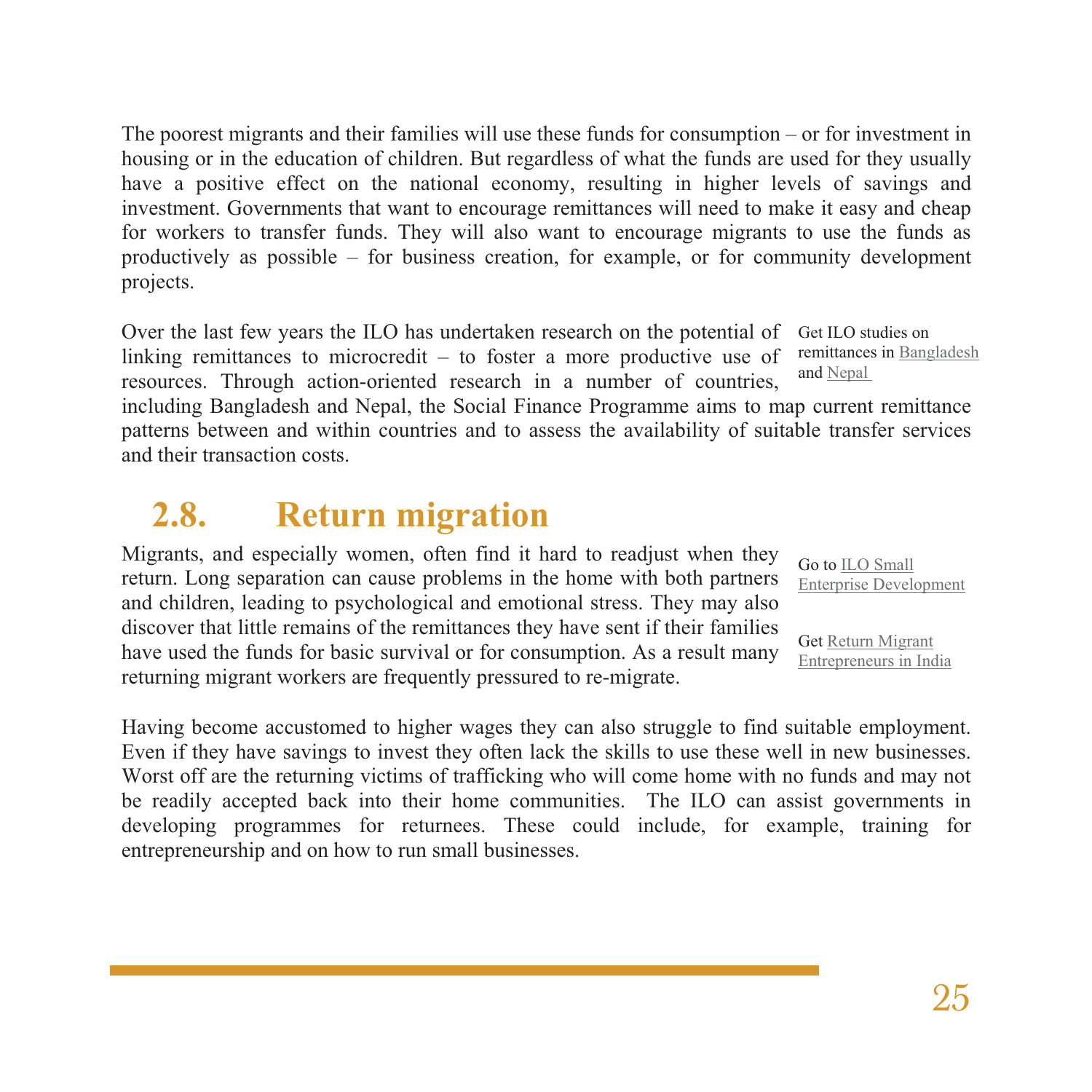*We are also reporting on success stories. At the request of the Ministry of Overseas Indian Affairs, the ILO has been profiling ex-migrants who have successfully reintegrated upon their return to India. These profiles are to be distributed as leaflets to prospective migrant workers to motivate them to plan early for their eventual return, and perhaps inspire them to become self-employed.*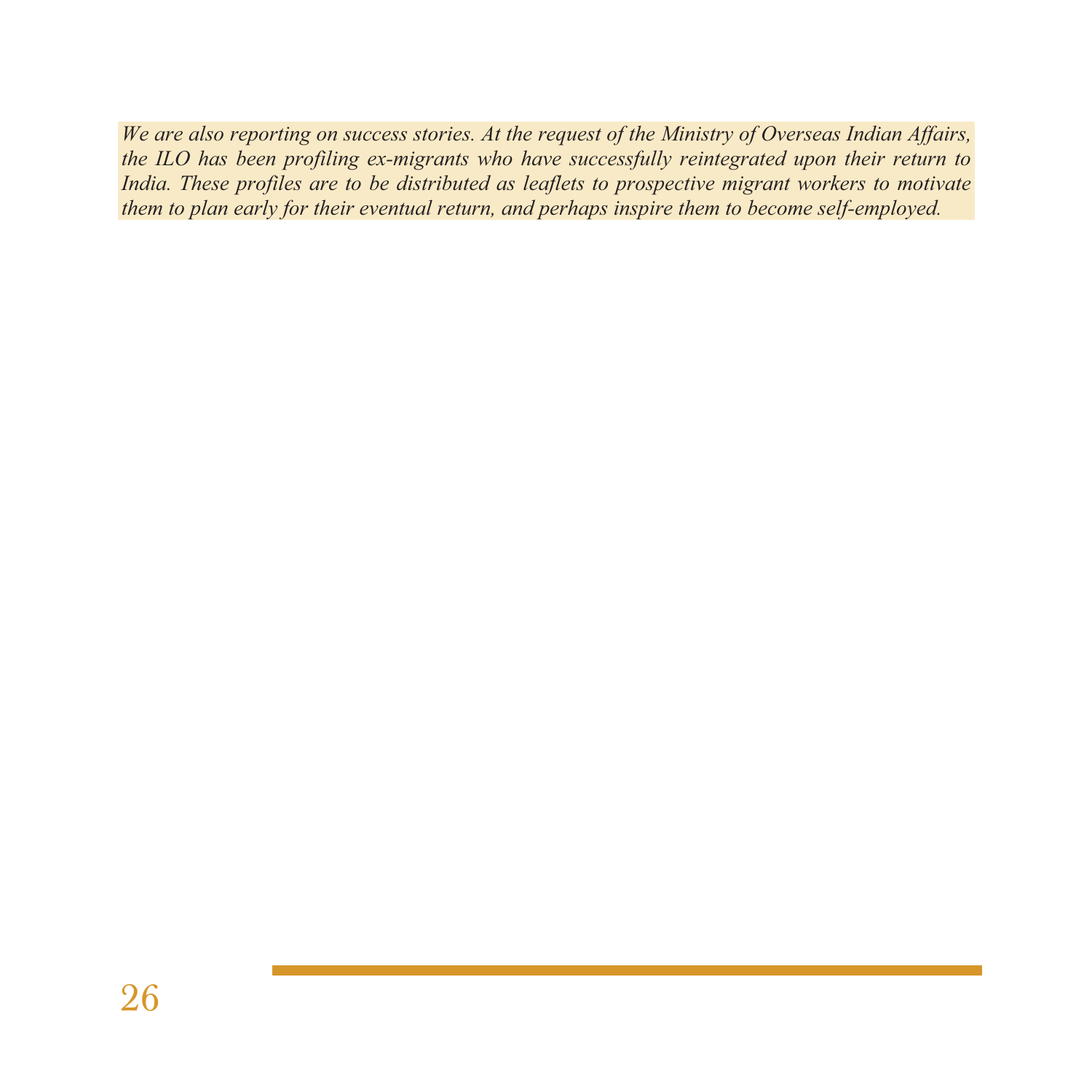## **3. International cooperation and partnerships**

The ILO is unique in that it is a tripartite organization, representing governments, workers and employers' organizations. It can thus help build consensus among the social partners in countries of origin and destination, allowing them to develop policies and programmes for governing labour migration. In this way countries can try to ensure that migrant workers do not displace national workers and are not subjected to unfair treatment or abuse.

The ILO can also offer a wealth of information on international migration, as well as technical assistance to countries on many different issues, from training to social security. As an international organization, the ILO is also able to foster networking opportunities between governments, employers' organizations, trade unions and Database organizations of migrant workers. Go to International Labour Migration

International migration policy is still largely set by the destination countries, which decide who they will admit and for what purposes. But many countries have found that it is better to manage migration in cooperation with countries of origin, through various types of international agreement. The most comprehensive international agreement is the ILO Multilateral Framework on Labour Migration. This highlights principles and guidelines to help countries develop more effective labour migration policies.

#### **3.1. Bilateral agreements**

The most common mechanisms for regulating interstate labour migration are various types of bilateral agreement. A formal bilateral agreement sets out each side's commitments and may provide for quotas. Less formal is a Memorandum of Understanding (MOU). Most countries of destination prefer MOUs, probably because as non-binding agreements they are easier to negotiate and implement – and to modify according to changing economic and labour market conditions. Countries may sign such agreements for political reasons, to reflect friendly relations or to reinforce cooperation in managing irregular migration.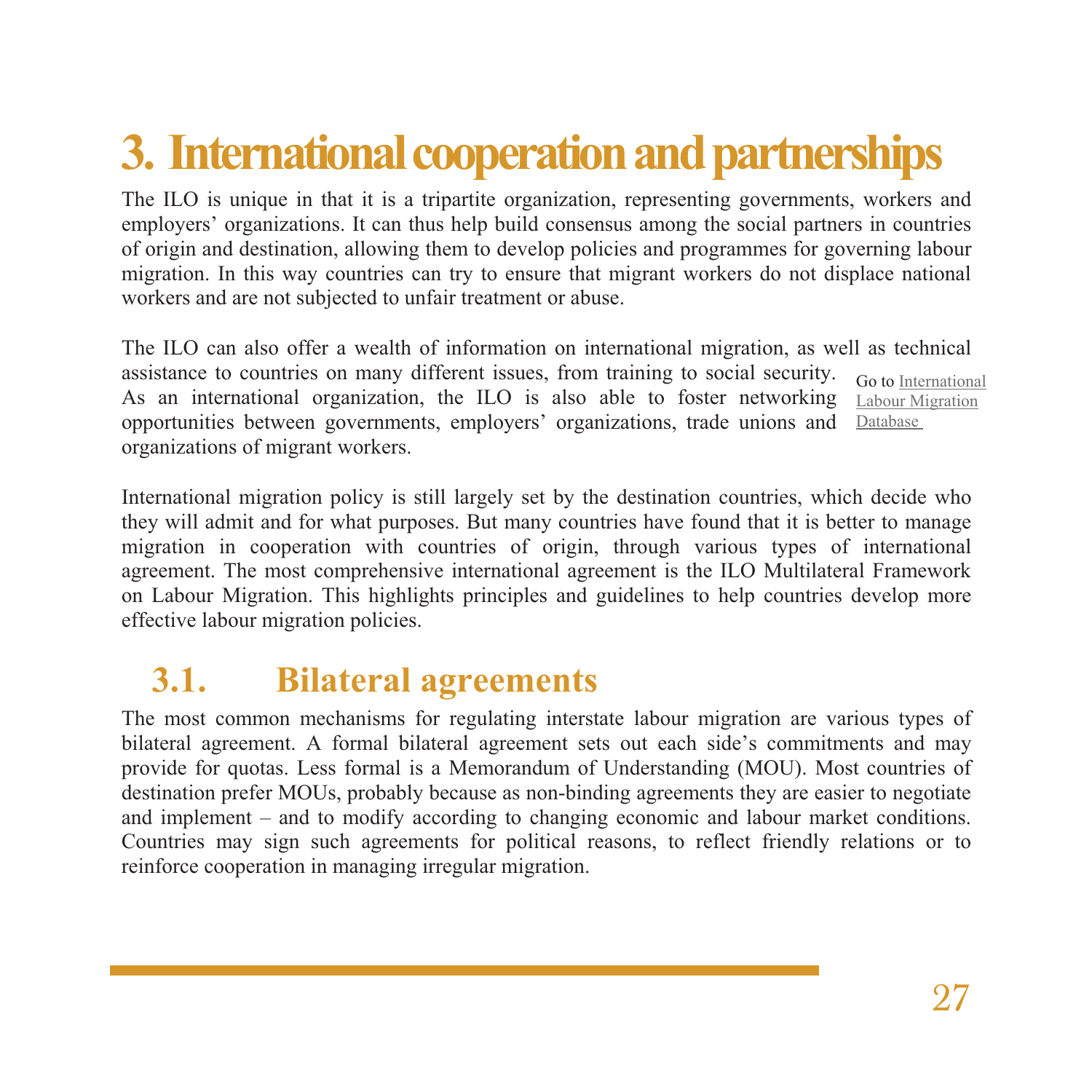For the destination countries, bilateral agreements help achieve a flow of labour that meets the needs of employers and industrial sectors, while providing for better management and promoting cultural ties and exchanges. For the countries of origin, these agreements ensure continued access to overseas labour markets and opportunities to promote the protection and welfare of their workers.

*A number of destination countries have entered into bilateral agreements, including:* 

- *The Republic of Korea For the hiring of foreign workers under its Employment Permit System, the Republic of Korea has MOUs with Indonesia, Mongolia, the Philippines, Thailand, Viet Nam, and Sri Lanka.*
- *Malaysia There are MOUs with Bangladesh, China, Indonesia, Pakistan, Sri Lanka, Thailand, and Viet Nam to regulate recruitment processes and procedures.*
- *Thailand There are MOUs with Cambodia, Lao People's Democratic Republic, and Myanmar*

*Under the terms of these agreements, the employment of workers requires prior permission of the authorized agencies of the respective countries, the submission by one country of a list of available jobs and by the other of a list of selected applicants for these jobs, and supervision by both sides to ensure that appropriate visas and work permits are issued, that workers comply with requirements for health insurance, that contributions are paid to a savings' fund, that taxes are paid, and that workers have employment contracts.* 

These agreements require special administration to ensure their smooth operation – including the recruitment, testing and certification of applicants for the programme, and timely data flow and information sharing between the two countries. For most of these agreements, however, monitoring and enforcement mechanisms tend to be weak, and they typically concentrate more on recruitment procedures and less on welfare and protection.

Having close contact with both countries of origin and destination, the ILO is in a strong position to advise on the usefulness and design of bilateral agreements that will serve both parties, and in particular can protect the interests of migrant workers.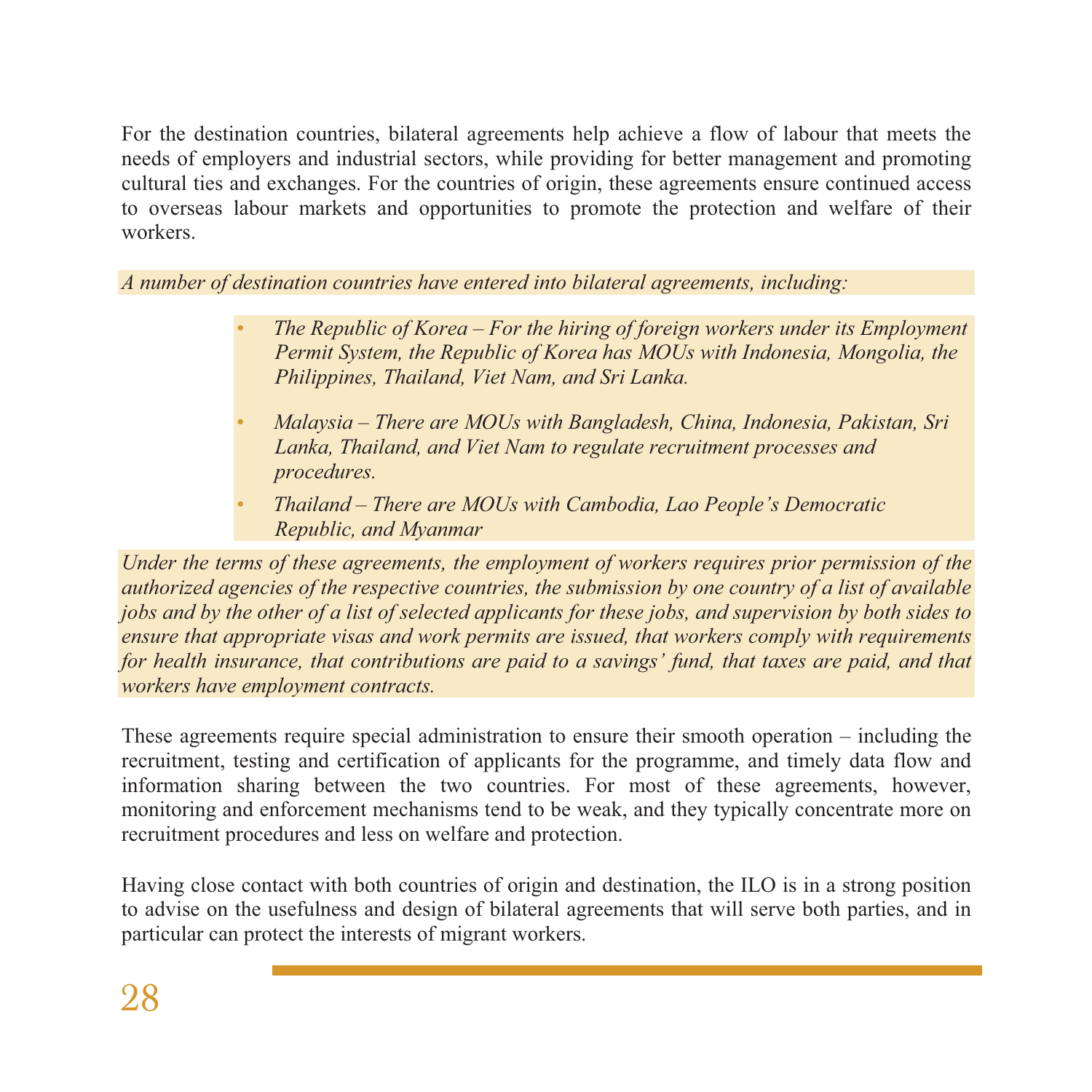### **3.2. Regional agreements**

In addition to various bilateral arrangements there are also a number of regional and sub-regional agreements on various aspects of migration. Regional agreements on migration typically involve a series of meetings that allow participants to share experiences and develop relationships and a common understanding of mutual problems.

One example is the Bali Process. This was initiated at the Regional Ministerial Conference on People Smuggling, Trafficking in Persons and Related Transnational Crime held in Bali in 2002. Now it has over 50 participant countries as well as many international agencies and is co-chaired by the governments of Indonesia and Australia.

Other agreements include the Bangkok Declaration on Irregular Migration, the Asian Regional Initiative Against Trafficking in Women and Children (ARIAT) and the Manila Process – a series of regional seminars organized by the IOM on irregular migration and migrant trafficking. The ILO also has an agreement with the Gulf Cooperation Council to enhance existing cooperation and consultation between the two organizations on the best ways to develop labour rights and implement labour standards for foreign workers.

At the Asian Regional Meeting 2006, which launched the Asian Decent Work Decade, the tripartite constituents of the countries in the region requested the ILO to promote 'the development of up-to-date and reliable statistics and data-gathering to assist in fact-based research, comparison and decision-making', and invited regional and international organizations, including ASEAN, to work with the ILO in support of these and other efforts.

ILO has been a key player in these and other regional processes. It has also organized a number of round tables at which countries of origin and destination have been able to discuss issues of common interest. In addition we work with other regional institutions to encourage them to accept and integrate the ILO's Multilateral Framework on Migration into their own programmes.

A recent ILO proposal is to establish a regular 'ASEAN Forum on Labour Migration'. The Forum would have a number of objectives: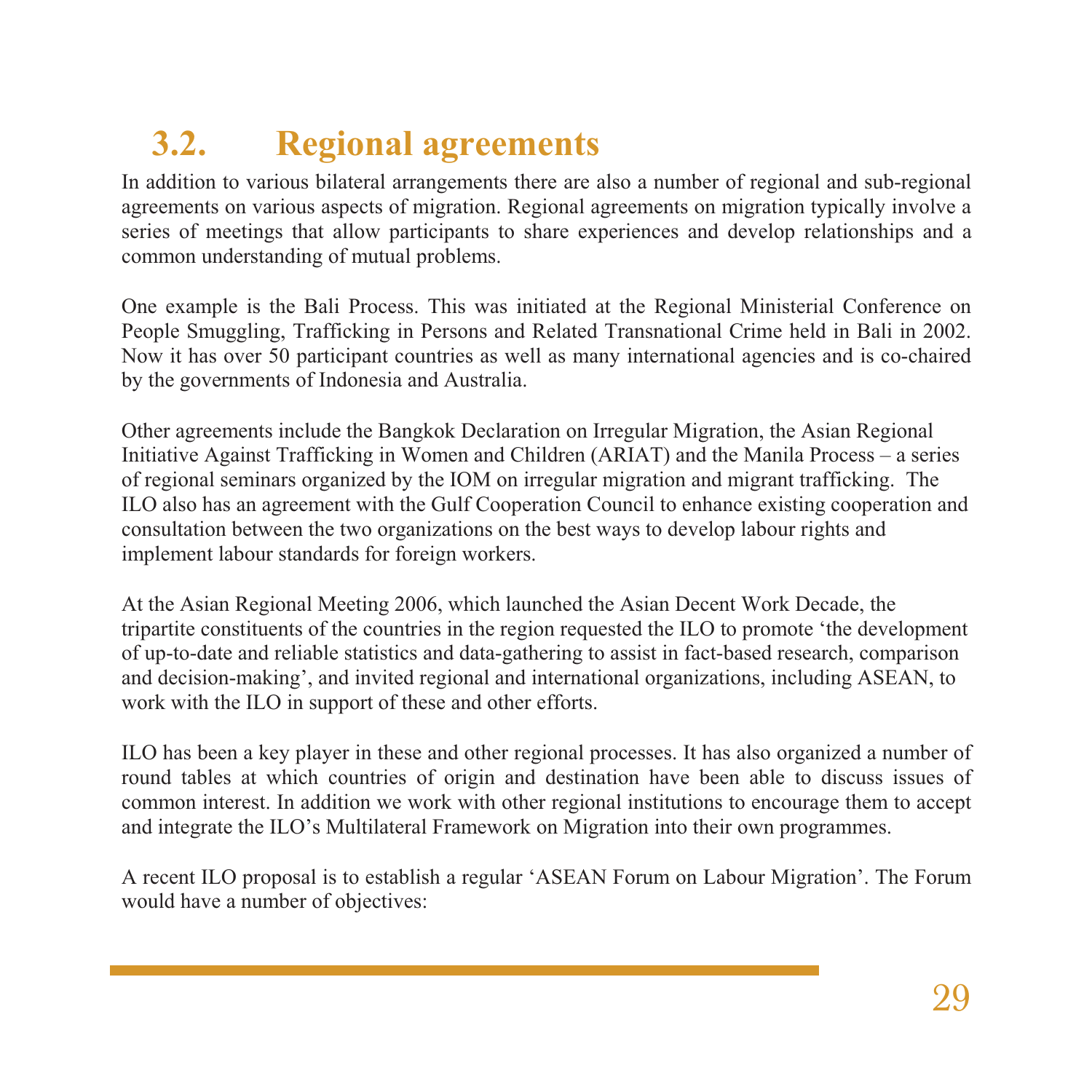- Deepen understanding of the role of cross-border movements of workers in enhancing the flexibility and dynamism of the region's economies and societies
- Build trust and confidence through dialogues on emerging problems and issues,
- Help national authorities anticipate future challenges by considering what demographic trends and current economic and political developments suggest about the likely impact on migration pressures.
- Enhance bilateral and multilateral cooperation for effective governance of labour markets and migration.

The Forum, which might be lodged in an existing national or regional institute, could be an annual activity under the auspices of the ASEAN Labour Ministers' Conference.

#### **3.3. Networking and partnerships**

As an international organization, the ILO is also able to foster networking opportunities not just between governments, but also between employers' organizations, trade unions and organizations of migrant workers.

The ILO has assisted with the international networking of trade unions. It has, for example, helped link Malaysia's MTUC with unions in Indonesia, Nepal, Bangladesh, India, Pakistan, Viet Nam, and the Philippines; and the Korean trade unions with those in Viet Nam, the Philippines and Thailand. The ILO also helps unions and other organizations establish national mechanisms of social dialogue on migration. In addition, we facilitate the participation of social partners in international forums and prepare relevant educational materials.

### **3.4. Regional action programme**

The ILO Regional Office for Asia and the Pacific has launched a regional programme to promote cooperation among member states in addressing migration challenges. The European Commission is supporting this effort with financial contribution to a 3-year project based in Bangkok. The project is being implemented in partnership with UNIFEM. The Action Programme focuses in particular on: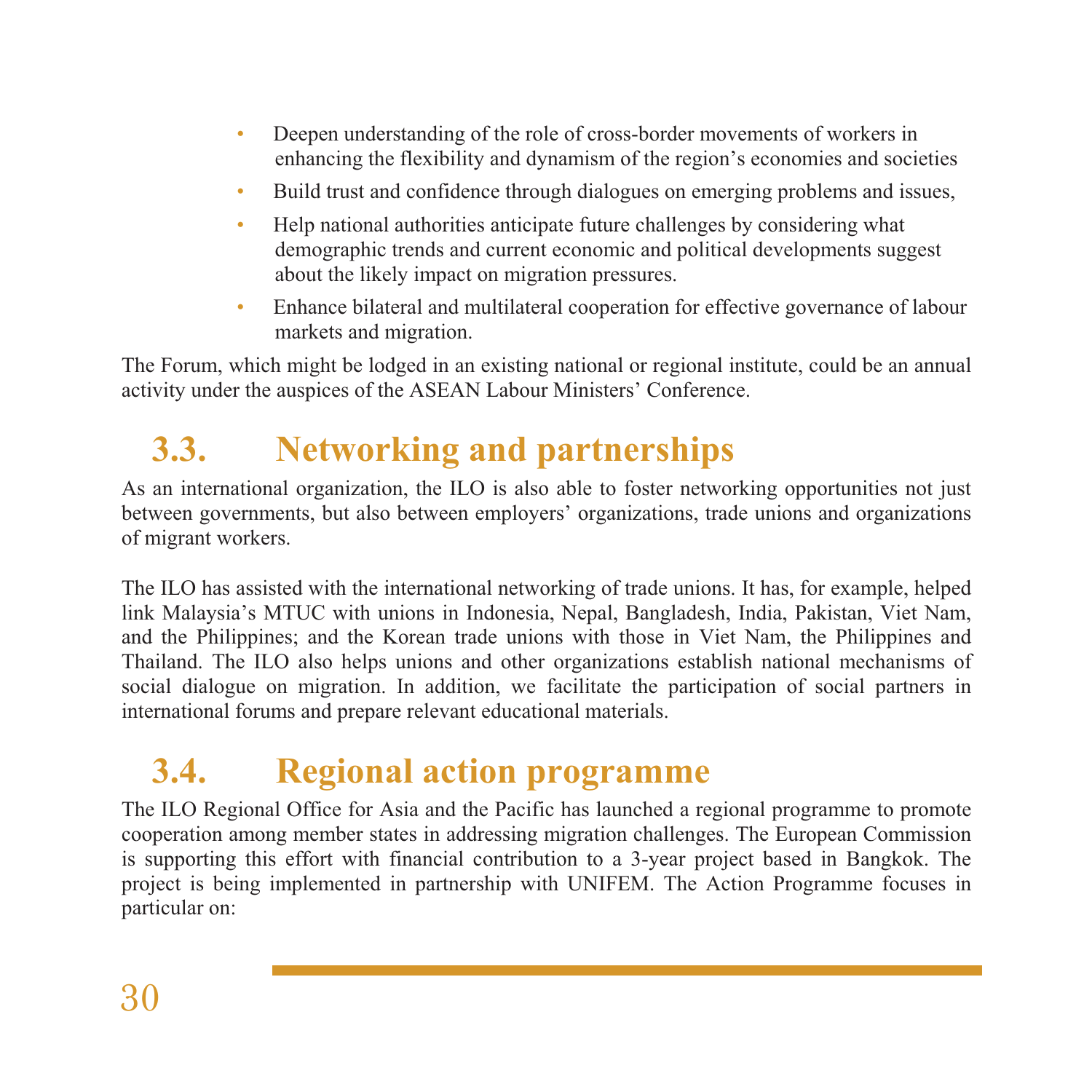#### *In countries of employment:*

- Sharing knowledge about managing labour shortages and admission of foreign labour;
- Promoting 'best' practices to ensure decent work and equal treatment of migrant workers;
- Encouraging social dialogue on migration and integration issues;
- Sharing best-practice approaches to undocumented migrant workers; and
- Promoting greater coverage of migrant workers under labour laws and social security systems.

*In countries of origin:* 

- Promoting sustainable policies and programmes on foreign employment, especially adjustments to greater mobility of workers;
- Documenting and exchanging information on effective policy tools and strategies for protecting migrant workers and maximizing gains from migration;
- Promoting codes of best practice in recruitment; and
- Strengthening capacities of social partners for dialogue on migration issues.